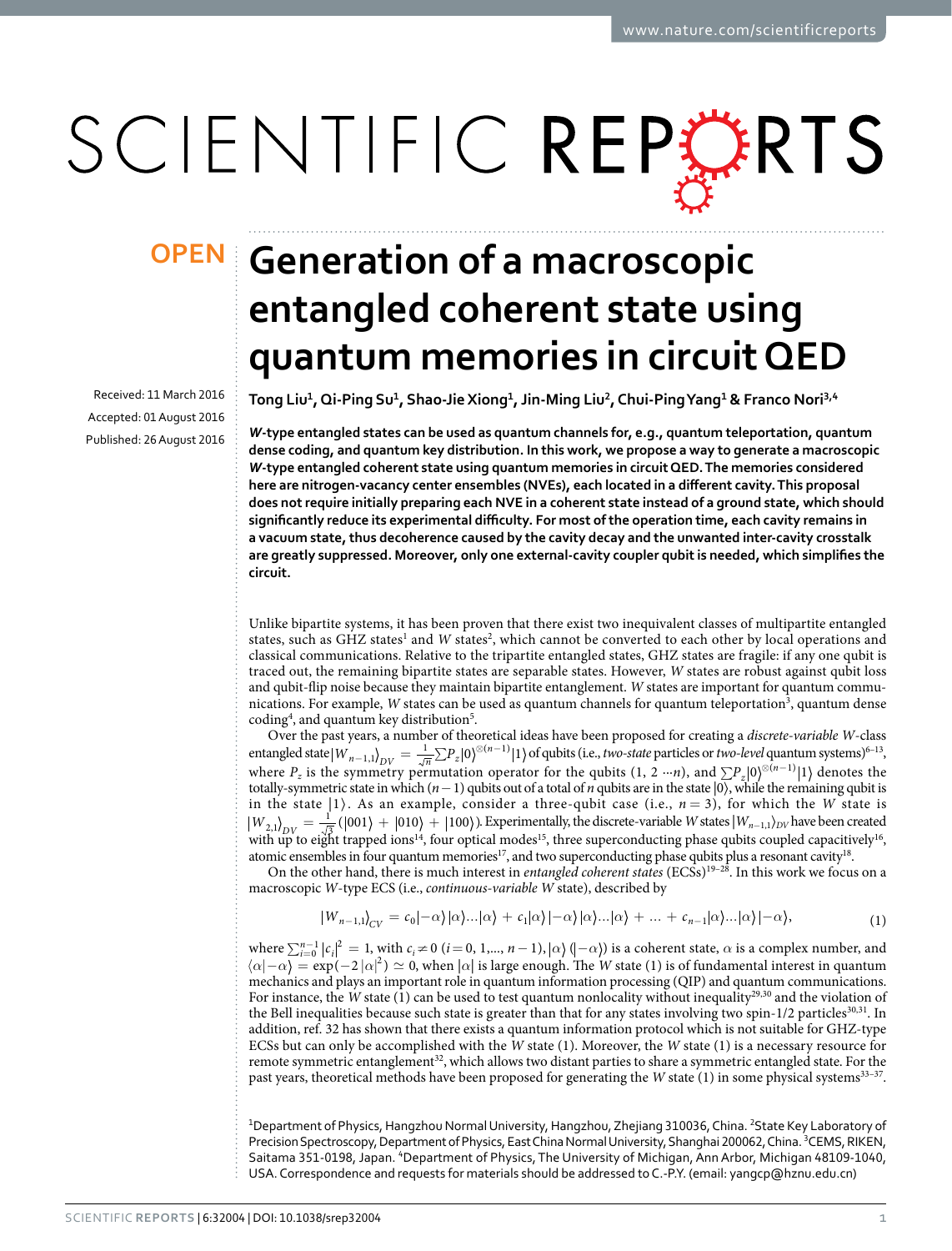Refs [32–34](#page-12-9) have proposed how to generate the *W* state (1) of three/four modes with linear optical devices, and refs [36](#page-12-11) and [37](#page-12-12) have discussed how to create the *W* state (1) of three-cavity fields based on cavity QED. However, in these schemes, the *W* ECSs were prepared with photons or cavity fields, and thus decoherence may pose a problem due to photon loss or cavity-field decay.

Hybrid quantum systems, composed of superconducting qubits, nitrogen-vacancy centers (NVCs), nitrogen-vacancy center ensembles (NVEs), or/and superconducting microwave resonators/cavities, have attracted tremendous attention<sup>38-41</sup>. Recently, much progress has been made in this field. For instance, coherent coupling between a superconducting flux/transmon qubit and an NVE<sup>42,43</sup> or between an NVC/NVE and a super-conducting resonator<sup>[44](#page-12-16),[45](#page-12-17)</sup> has been experimentally demonstrated. Moreover, based on the hybrid systems, various quantum operations, such as entanglement preparation, quantum logic gates, and information transfer, have been investigated in theory<sup>40,46-49</sup> and demonstrated in experiment<sup>42[,50](#page-12-20),51</sup>.

Inspired by previous works and the long decoherence time of NVEs, we here consider a hybrid system composed of one-dimensional transmission line resonators (TLRs) each hosting an NVE and a qubit and connected to a coupler qubit *A* [[Figs 1](#page-2-0)(a) and [2\]](#page-4-0). We then propose a way to generate a continuous-variable *W*-type entangled coherent state, described by Eq. (1), by using NVEs each located in a different cavity. Because of the long decoherence time of NVEs, the prepared *W* state can be stored for a long time. Note that NVEs have been recently considered as good memory elements in quantum information processin[g39](#page-12-22)[,40](#page-12-18)[,42](#page-12-14)[,45–49,](#page-12-17)[51](#page-12-21).

As shown below, this proposal has the following features and advantages: (i) Different from the previous work[s33–37](#page-12-10), the *W* state is prepared using NVEs (quantum memories) *instead of cavity photons*. Thus, the prepared *W* state can be stored for a long time due to the long decoherence time of the NVEs. (ii) Because cavity photons are virtually excited for most of the operation time, decoherence caused by the cavity decay and the unwanted inter-cavity cross talk is greatly suppressed. (iii) Each NVE is initially in the ground state. Thus, there is no need to initially prepare each NVE in a coherent state, which should greatly reduce its experimental difficulty. (iv) Moreover, only one external-cavity coupler qubit is needed, which simplifies the circuit. This method is quite general and can be applied to prepare the proposed *W* state with atomic ensembles or other spin ensembles based on cavity/circuit QED.

There are several additional motivations of this proposal:

- 1. Planar superconducting TLRs with internal quality factors above one million (*Q*> 106 ) have been recently reported<sup>52</sup>, for which the lifetime of microwave photons can reach  $\sim$ 1 ms. Comparably, a lifetime of  $\sim$ 1 s for an NVE has been experimentally reported<sup>[53](#page-12-24)</sup>. Hence, a NVE is a good memory element for storing quantum states, superior to using cavity photons as memories.
- 2. By local operation, the prepared *W* state of the NVEs can be mapped onto the cavities (see the "Quantum state transfer" subsection).
- 3. The NVEs could be prepared in the ground state at a  $40-50$  mK or higher temperature $42,44$  $42,44$  $42,44$ . The strong coupling of a superconducting qubit with a microwave resonator (e.g.,  $g/2\pi \sim 360 \text{ MHz}$  for a transmon qubit coupled to a TLR[54](#page-12-25),[55](#page-12-26)) has been reported in experiments, and the strong coupling (~11MHz) of an NVE to a TLR has recently been experimentally demonstrated<sup>[44](#page-12-16)</sup>. Moreover, superconducting qubits, capacitively or inductively coupled to TLR[s13](#page-12-27)[,56–68,](#page-12-28) were previously employed for QIP. Hence, the model considered in this work is reasonable and physical.

Note that based on circuit QED, a number of proposals have been presented for creating entangled states (e.g., Bell states, NOON states, and GHZ states) of *microwave photons* distributed in different TLRs/cavities[57](#page-13-0)[,58](#page-13-1)[,60](#page-13-2)[,63,](#page-13-3)[65,](#page-13-4)[67.](#page-13-5) Instead of preparing entangled states of cavity microwave photons, this work focuses on preparing the NVEs in a *continuous-variable W*-type entangled coherent state.

In this work we will also discuss possible experimental implementation of our proposal and numerically calculate the operational fidelity for generating a *W*-type entangled coherent state of three NVEs. Our numerical simulation shows that highly-fidelity implementation of *W*-type entangled coherent states with three NVEs is feasible with rapid development of circuit QED technology. The numerical calculations in this work were performed using the QuTiP software $69,70$  $69,70$  $69,70$ .

#### **Results**

*W***-state preparation.** Consider a hybrid system consisting of a coupler qubit *A* and three cavities, each hosting a qubit and an NVE [\[Fig. 1\(a\)](#page-2-0)]. Each cavity here is a one-dimensional transmission line resonator. The qubit and the NVE placed in cavity *j* are labelled as qubit *j* and NVE  $j$  ( $j = 1, 2, 3$ ). The two levels of qubit *A* are denoted as  $|g\rangle_A$  and  $|e\rangle_A$ , while those of qubit *j* as  $|g\rangle_j$  and  $|e\rangle_j$ . The coupling and decoupling of each qubit from its cavity (cavities) can be achieved by prior adjustment of the qubit level spacings or the cavity frequency. For super-conducting devices, their level spacings can be rapidly (within 1-3 ns<sup>[65](#page-13-4),[71](#page-13-8),[72](#page-13-9)</sup>, (Yu, Y. & Han, S. private communication.)) adjusted by varying external control parameters (e.g., via changing the external magnetic flux threading the superconducting loop of phase, transmon, Xmon or flux qubits; see, e.g. refs [71](#page-13-8) and 73–80). In addition, as described in the Methods section, the coupling and decoupling of an NVE with a cavity can be made by rapidly adjusting the cavity frequency<sup>[81](#page-13-10),[82](#page-13-11)</sup>.

Assume that the qubits, cavities, and NVEs are initially decoupled from one another [[Fig. 1\(b\)\]](#page-2-0). The state-preparation procedure consists of four basic operations followed by a measurement on the state of each intra-cavity qubit, which is described below:

**Step 1.** Adjust the level spacings of the coupler qubit *A* so that it is resonantly coupled to each cavity [\[Fig. 1\(c\)](#page-2-0)]. Assume that the coupling constant of qubit *A* with cavity *j* is  $g_{A_j}$ . In the interaction picture, the Hamiltonian reads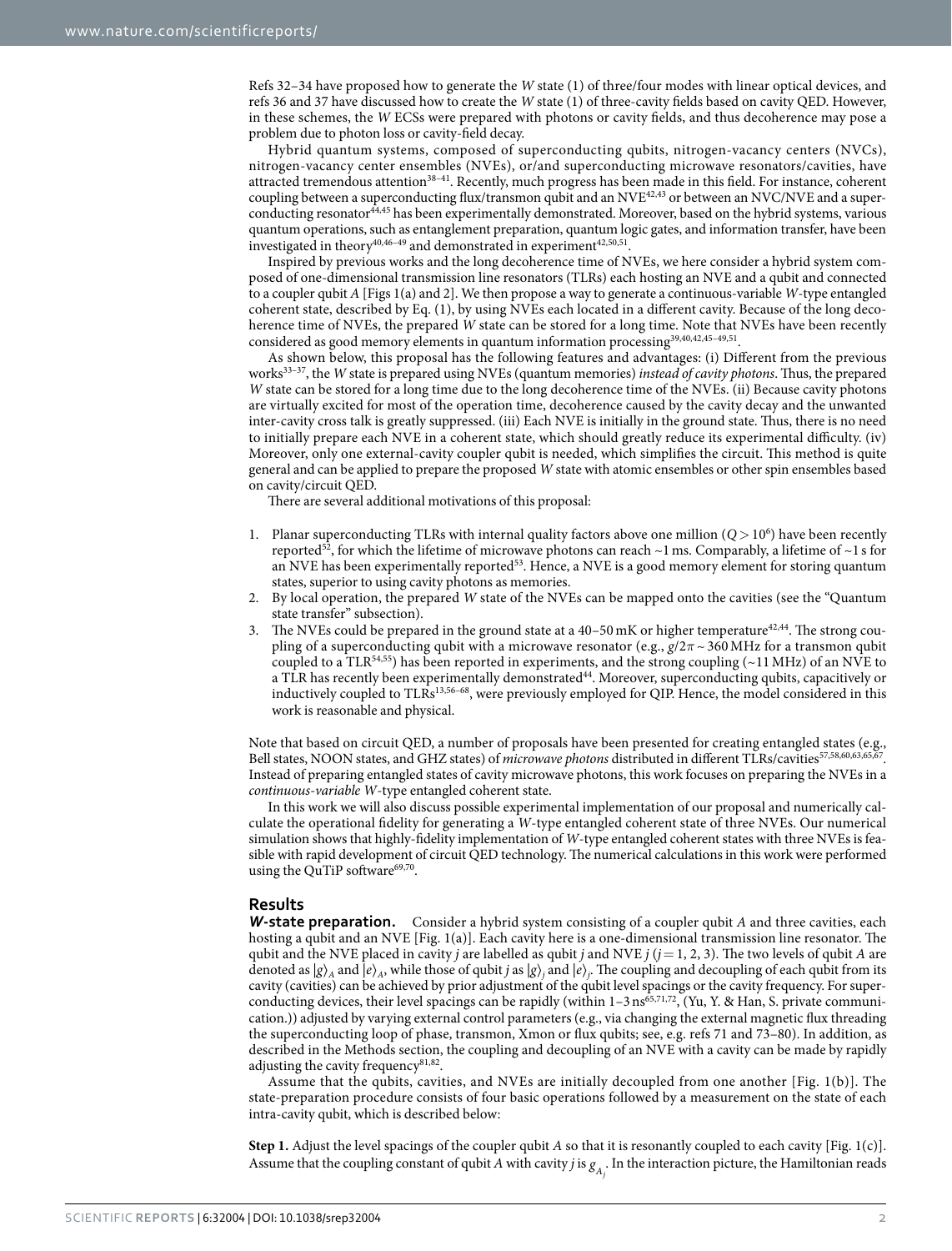

<span id="page-2-0"></span>**Figure 1.** (**a**) Setup of the hybrid system consisting of a coupler qubit *A* and three cavities each hosting a qubit (a dark dot) and a nitrogen-vacancy center ensemble (a green oval). *C*1, *C*2 and *C*3 represent capacitors. An intracavity qubit can be an atom or a solid-state qubit. The coupler qubit *A* can be a quantum dot or a superconducting qubit. (**b**) Illustration of the decoupling among qubit *A*, cavity *j*, NVE *j* and qubit *j* ( $j = 1, 2, 3$ ) before the *W*-state preparation. (**c**) The resonant interaction between qubit *A* and cavity *j* with coupling constant  $g_A$  (used in step 1). (**d**) The resonant interaction between qubit *j* and cavity *j* with resonant coupling constant  $g_B$ (used in step 2). (**e**) The resonant interaction between qubit *j* and the pulse with Rabi frequency Ω<sub>eg<sub>*j*</sub></sub> (applied for step 3). (**f**) The dispersive interaction between cavity *j* and qubit *j* with coupling constant  $g_j$  and detuning  $\delta_{a_j}$ , the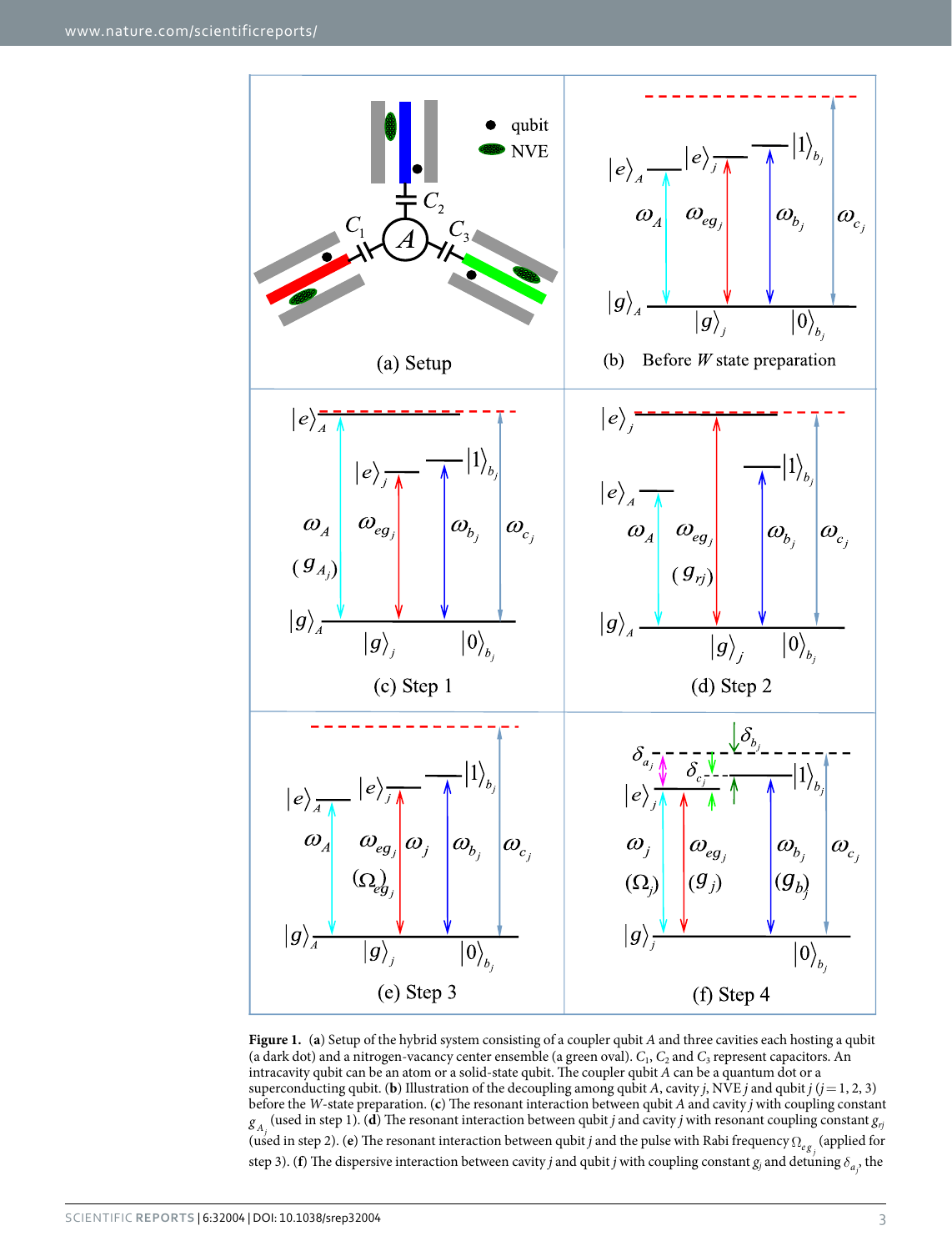dispersive interaction between cavity *j* and NVE *j* with coupling constant  $g_{b_j}$  and detuning  $\delta_{b_j}$ , as well as the resonant interaction between qubit *j* and the pulse with Rabi frequency Ω*<sup>j</sup>* (applied for step 4). Here,  $\delta_{a_j} = \omega_{c_j} - \omega_{eg_j}$ , with the transition frequency  $\omega_{eg_j}$  of qubit *j* and the frequency  $\omega_{c_j}$  of cavity *j*,  $\delta_{b_j} = \omega_{c_j} - \omega_{b_j}$ and  $\delta_{c_j} = \delta_{a_j} - \delta_{b_j}$ , with  $\omega_{b_j}$  being the frequency of a bosonic mode describing NVE *j*. Since qubit *A* is not involved during the operation of step 4, qubit *A* is dropped off in (**f**) for simplicity. Note that in (**b**,**e**), the frequency of cavity *j* is highly detuned from those of qubit *A*, qubit *j* and NVE *j*, while in (**f**) the frequency of cavity *j* is adjusted such that cavity *j* is dispersively coupled to qubit *j* and NVE *j*. The bottom dark solid line in (**b**–**f**) also represents the ground state (i.e., the vacuum state) of cavity *j*.

$$
H_{I1} = \sum_{j=1}^{3} g_{A_j} (a_j^{\dagger} \sigma_A^- + a_j \sigma_A^+), \tag{2}
$$

where  $\sigma_A^+ = |e\rangle_A \langle g|$  and  $\sigma_A^- = |g\rangle_A \langle e|$  are the raising and lowering operators for qubit *A*, while  $a_j$  and  $a_j^\dagger$  are the annihilation and creation operators for the mode of cavity  $j$  ( $j = 1, 2, 3$ ). We set  $g_{A_1} = g_{A_2} = g_{A_3} = g_{A_1}$ , which can be met by a prior design of the sample with appropriate values of the coupling capacitance  $C_1$ ,  $\tilde{C}_2$ , and  $\tilde{C}_3$ . Assume now that qubit *A* is initially in the state  $|e\rangle_A$  and each cavity is initially in the vacuum state. It is easy to show that the state  $\prod_{j=1}^3 \ket{0}_{c_j} \otimes \ket{e}_A$  $\mathcal{G} \mid e \rangle_{\! A}$  of the system, under the Hamiltonian (2), evolves into

$$
\cos(\sqrt{3}g_A t) \prod_{j=1}^3 |0\rangle_{c_j} \otimes |e\rangle_A - i \sin(\sqrt{3}g_A t)|W_{2,1}\rangle_c \otimes |g\rangle_A.
$$
 (3)

Here, the state  $|W_{2,1}\rangle_c$  of the three cavities (1, 2, 3) is given by

$$
|W_{2,1}\rangle_c = \frac{1}{\sqrt{3}}(|1\rangle|0\rangle|0\rangle + |0\rangle|1\rangle|0\rangle + |0\rangle|0\rangle|1\rangle),\tag{4}
$$

where  $|i\rangle|j\rangle|k\rangle$  is the abbreviation of the state  $|i\rangle$ ,  $|j\rangle$ ,  $|k\rangle$ , of cavities (1, 2, 3) with *i*, *j*,  $k \in \{0, 1\}$ ;  $|0\rangle$  and  $|1\rangle$  represent the vacuum state and the single-photon state, respectively. From Eq. (3), it can be seen that when the interaction time equals to  $t = \pi/(2\sqrt{3}g_A)$ , we can create the state  $|W_{2,1}\rangle_c$  of the three cavities (1, 2, 3). Note that the coupler qubit *A* is in the ground state  $|g\rangle$ <sup>*A*</sup> after the operation here and will remain in the ground state  $|g\rangle$ <sup>*A*</sup> during the rest of the operations below.

**Step 2.** Adjust the level spacings of qubit *A* back to the original level structure such that it is decoupled from each cavity. In addition, adjust the level spacing of intra-cavity qubit *j* such that qubit *j* is resonantly coupled to cavity *j* [[Fig. 1\(d\)](#page-2-0)]. The resonant coupling constant of qubit *j* with cavity *j* is denoted as *grj*. In the interaction picture, the Hamiltonian can be written as

$$
H_{I2} = \sum_{j=1}^{3} g_{rj} (a_j^{\dagger} \sigma_j^- + a_j \sigma_j^+) \tag{5}
$$

where  $\sigma_j^+ = |e_j\rangle_j\langle g|$  and  $\sigma_j^- = |g\rangle_j\langle e|$  are the raising and lowering operators for qubit *j*. For simplicity, we set  $g_{r1}=g_{r2}=g_{r3}=g_r$ , which can be achieved by tuning the level spacings of qubit *j* or adjusting the position of qubit *j* in cavity *j* (*j* = 1, 2, 3). It is easy to show that under this Hamiltonian (5), the time evolution of the state  $|g\rangle_j |n\rangle_{c_j}$  of qubit *j* and cavity *j* is described by

$$
|g\rangle_j |n\rangle_{c_j} \to \cos(\sqrt{n}g_r t) |g\rangle_j |n\rangle_{c_j} - i\sin(\sqrt{n}g_r t) |e\rangle_j |n-1\rangle_{c_j}, \tag{6}
$$

where  $|n\rangle_{c_j}$  and  $|n-1\rangle_{c_j}$  are the photon-number states of cavity *j*. Assume now that qubit *j* is initially in the state  $|g\rangle_j$ . Choosing  $t = \pi/(2g_r)$ , one obtains the transformation  $|g\rangle_j |1\rangle_{c_j} \rightarrow -i|e\rangle_j |0\rangle_{c_j}$ . As a result, the state  $|W_{2,1}\rangle_c$  of the three cavities turns into the following state of the three intracavity qubits  $(1, 2, 3)$ 

$$
|W_{2,1}\rangle = \frac{1}{\sqrt{3}} (|e\rangle|g\rangle|g\rangle + |g\rangle|e\rangle|g\rangle + |g\rangle|g\rangle|e\rangle), \tag{7}
$$

where  $|i\rangle|j\rangle|k\rangle$  is the abbreviation of the state  $|i\rangle_1|j\rangle_2|k\rangle_3$  of intracavity qubits (1, 2, 3) with *i*, *j*, *k*∈{*g*, *e*}. It should be noted that each cavity returns to its original vacuum state after the operation here and will remain in the vacuum state during the following operations.

The condition  $g_{r1} = g_{r2} = g_{r3} = g_r$  is unnecessary. For the case of  $g_{r1} \neq g_{r2} \neq g_{r3}$ , one can still obtain the state (7) from the state (4), by adjusting the level spacings of qubit *j* to bring qubit *j* on resonance with cavity *j* for a time  $t_j = \pi/(2g_{ri})$  ( $j = 1, 2, 3$ ).

**Step 3.** Adjust the level spacings of intracavity qubits back to the original level configuration, such that they are decoupled from their cavities. Then apply a classical pulse to qubit *j*. The pulse is resonant with the  $|g\rangle_j\leftrightarrow |e\rangle_j$  transition of qubit  $j$  [[Fig. 1\(e\)](#page-2-0)]. The interaction Hamiltonian in the interaction picture is given by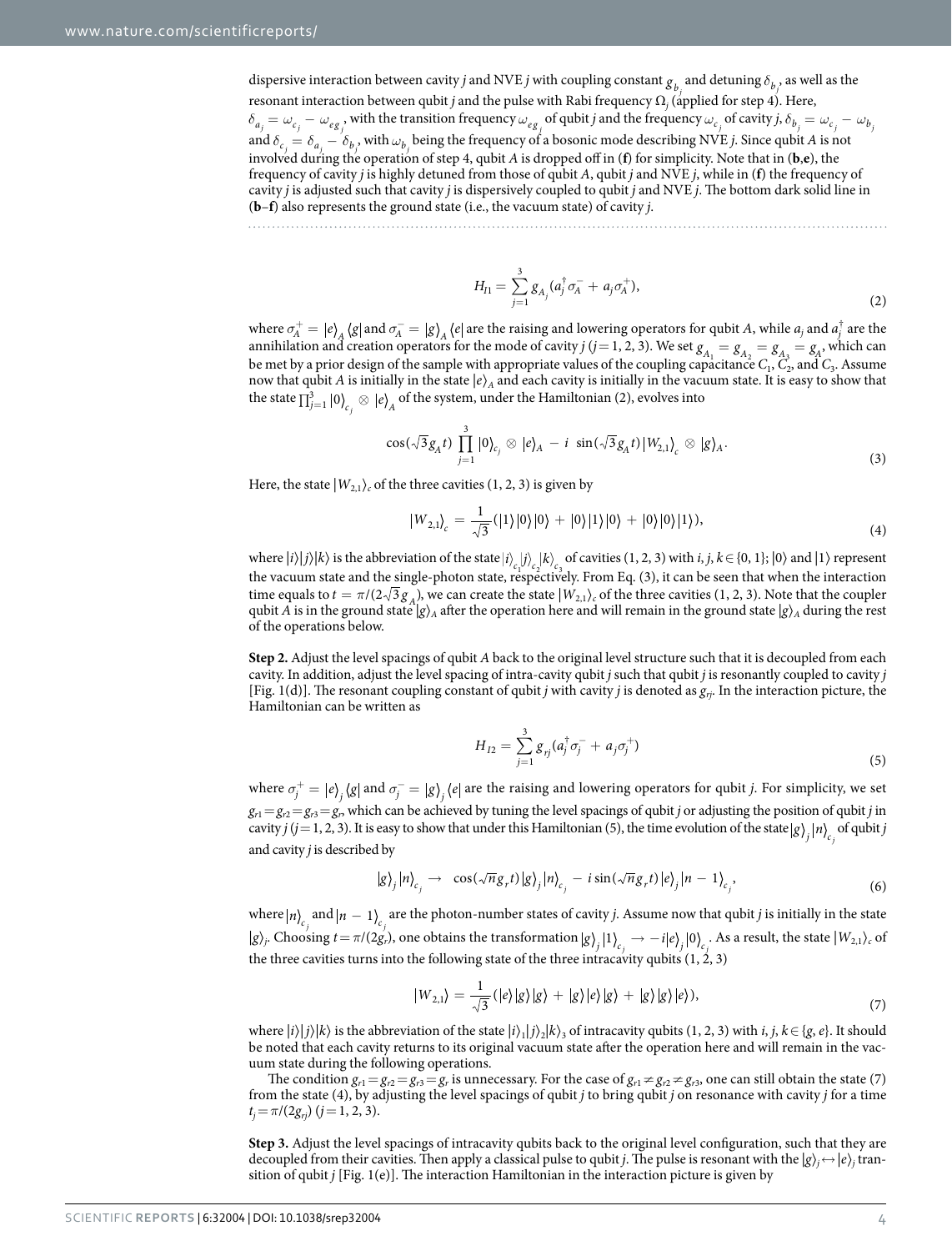

<span id="page-4-0"></span>**Figure 2. Diagram of a coupler qubit** *A* **and** *n* **cavities each hosting a qubit (a dark dot) and a NVE (a green oval).** Qubit *A* is capacitively coupled to each cavity.

$$
H_{I3} = \sum_{j=1}^{3} \Omega_{eg_j} (e^{i\phi} |g\rangle_j \langle e| + h.c.), \tag{8}
$$

where  $\Omega_{eg}$  and  $\phi$  are the Rabi frequency and the initial phase of the pulse, respectively. Set  $\Omega_{eg} = \Omega_{eg} = \Omega_{eg}$ ,  $\Omega_{eg} = \Omega_{eg}$ which can be readily met by adjusting the pulse intensities. It is easy to find that under the Hamiltonian (8), one can obtain the following rotations

$$
|g\rangle_{j} \rightarrow \cos(\Omega_{eg}t)|g\rangle_{j} - ie^{-i\phi} \sin(\Omega_{eg}t)|e\rangle_{j},
$$
  

$$
|e\rangle_{j} \rightarrow \cos(\Omega_{eg}t)|e\rangle_{j} - ie^{i\phi} \sin(\Omega_{eg}t)|g\rangle_{j}.
$$
 (9)

We set  $t = \pi/(4\Omega_{eg})$  and  $\phi = -\pi/2$  to pump the state  $|e\rangle_j$  to  $|-\rangle_j$  and  $|g\rangle_j$  to  $|+\rangle_j$ . Here,  $|\pm\rangle_j = (|e\rangle_j \pm |g\rangle_j)/\sqrt{2}$  are the rotated basis states of qubit *j*. Thus, the state (7) becomes

$$
\widetilde{W}_{2,1}\rangle = \frac{1}{\sqrt{3}}(|-\rangle|+\rangle|+\rangle+|+\rangle|-\rangle|+\rangle+|+\rangle|+\rangle|-\rangle).
$$
\n(10)

**Step 4.** Adjust the frequency of each cavity such that cavity *j* interacts with qubit *j* and NVE *j* [[Fig. 1\(f\)\]](#page-2-0). Then apply a classical pulse (with frequency  $\omega_j$  equal to  $\omega_{eg_j}$ ) to qubit *j* [[Fig. 1\(f\)\]](#page-2-0). Here,  $\omega_{eg_j}$  is the  $|g\rangle \leftrightarrow |e\rangle$  transition frequency of qubit *j*. The system Hamiltonian in the interaction picture yields

$$
H_{I4} = \sum_{j=1}^{3} g_j \Big[ \exp(i\delta_{a_j} t) a_j^{\dagger} \sigma_j^- + h.c. \Big] + \sum_{j=1}^{3} g_{b_j} \Big[ \exp(i\delta_{b_j} t) a_j^{\dagger} b_j + h.c. \Big] + \sum_{j=1}^{3} \Omega_j (\sigma_j^+ + \sigma_j^-), \tag{11}
$$

where  $\delta_{a_j}=\omega_{c_j}-\omega_{eg_j}$  and  $\delta_{b_j}=\omega_{c_j}-\omega_{b_j}$  are the frequency detunings  $(\omega_{c_j}$  being the frequency of cavity  $j$  while  $\omega_{b_j}$  being the frequency of a bosonic mode describing NVE *j*),  $b_j$  is the bosonic operator for NVE *j*,  $g_j$  is the off-resonant coupling constant of qubit *j* with cavity *j*,  $g_{b_j}$  is the coupling constant of NVE *j* with cavity *j*, and  $\Omega_j$  is the Rabi frequency of the pulse applied to qubit *j* [\[Fig. 1\(f\)](#page-2-0)]. Note that the second term of Eq. (11) describes three NVEs interacting with their respective cavities (see the Methods section). In a rotated basis {|+〉*<sup>j</sup>* , |−〉*<sup>j</sup>* }, one has  $\sigma_j^+=(\widetilde\sigma_{z_j}-\widetilde\sigma_j^++\widetilde\sigma_j^-)$ /2 and  $\sigma_j^-= (\widetilde\sigma_{z_j}+\widetilde\sigma_j^+-\widetilde\sigma_j^-)$ /2, where  $\widetilde\sigma_{z_j}= |+\rangle_j\langle +|-|- \rangle_j\langle -|, \widetilde\sigma_j^+=|+\rangle_j\langle -|,$  and  $\sigma^-_j = \ket{-}_j \bra{+}$ . Hence, the Hamiltonian (11) can be expressed as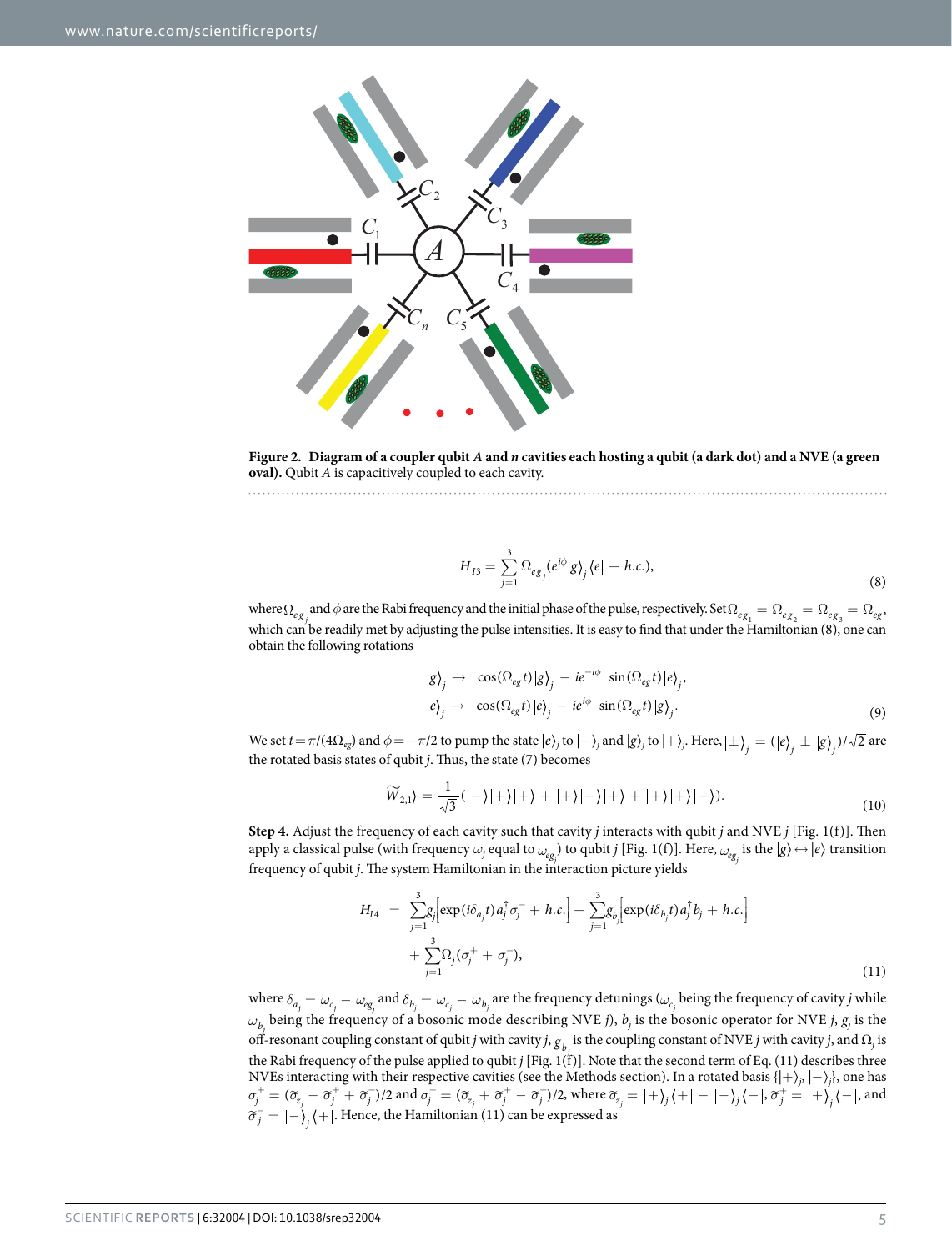$$
H_{I4} = \sum_{j=1}^{3} \frac{1}{2} g_j \Big[ \exp(i\delta_{a_j} t) a_j^{\dagger} (\tilde{\sigma}_{z_j} + \tilde{\sigma}_j^+ - \tilde{\sigma}_j^-) + h.c. \Big] + \sum_{j=1}^{3} g_{b_j} \Big[ \exp(i\delta_{b_j} t) a_j^{\dagger} b_j + h.c. \Big] + \sum_{j=1}^{3} \Omega_j \tilde{\sigma}_{z_j}.
$$
\n(12)

In a new interaction picture under the Hamiltonian  $H_0'=\sum_{j=1}^3\Omega_j\widetilde\sigma_{z_j}$ , one obtains from Eq. (12)

$$
H_{I4} = \sum_{j=1}^{3} \frac{1}{2} g_j \Big[ \exp(i\delta_{a_j} t) a_j^{\dagger} (\tilde{\sigma}_{z_j} + e^{2i\Omega_j t} \tilde{\sigma}_j^+ - e^{-2i\Omega_j t} \tilde{\sigma}_j^-) + h.c. \Big] + \sum_{j=1}^{3} g_{b_j} \Big[ \exp(i\delta_{b_j} t) a_j^{\dagger} b_j + h.c. \Big].
$$
\n(13)

In the strong-driving regime  $2\Omega_j \gg \{g_j, \delta_{a_j}\}\$ , one can apply a rotating-wave approximation and eliminate the terms that oscillate with high frequencies. Thus, the Hamiltonian (13) becomes

$$
H_{I4} = \sum_{j=1}^{3} \frac{1}{2} g_j \widetilde{\sigma}_{z_j} \Big[ \exp(i\delta_{a_j}t) a_j^{\dagger} + h.c. \Big] + \sum_{j=1}^{3} g_{b_j} \Big[ \exp(i\delta_{b_j}t) a_j^{\dagger} b_j + h.c. \Big]. \tag{14}
$$

Consider now the large detuning conditions  $\delta_{a_j} \gg g_j$  and  $\delta_{b_j} \gg g_{b_j}$ . It is straightforward to show that the Hamiltonian (14) changes to (for details, see ref. [84](#page-13-12))

$$
H_{\text{eff}} = \sum_{j=1}^{3} \frac{g_{b_j}^2}{\delta_{b_j}} (b_j b_j^{\dagger} a_j^{\dagger} a_j - a_j a_j^{\dagger} b_j^{\dagger} b_j) - \sum_{j=1}^{3} \lambda_j \widetilde{\sigma}_z \Big[ \exp(-i\delta_{c_j} t) b_j + \exp(i\delta_{c_j} t) b_j^{\dagger} \Big], \tag{15}
$$

where  $\lambda_j = \frac{g_j g_{b_j}}{4} (1/\delta_{a_j} + 1/\delta_{b_j})$  $\frac{d^2b_j}{dt}(1/\delta_{a_j} + 1/\delta_{b_j})$  and  $\delta_{c_j} = \delta_{a_j} - \delta_{b_j}$ . As mentioned previously, each cavity is in the vacuum state after the first three steps of operation above. In this case, the Hamiltonian (15) reduces to

$$
H_{\text{eff}} = -\sum_{j=1}^{3} \frac{g_{b_j}}{\delta_{b_j}} b_j^{\dagger} b_j - \sum_{j=1}^{3} \lambda_j \tilde{\sigma}_z \Big[ \exp(-i\delta_{c_j}t) b_j + \exp(i\delta_{c_j}t) b_j^{\dagger} \Big], \tag{16}
$$

where the first term is the vacuum contribution Stark shift of NVEs, while the second term describes the coupling between qubit *j* and NVE *j*, mediated by the mode of cavity *j*. Because of using the large detuning technique, the effective coupling  $\lambda_j$  is smaller than  $g_j$  or  $g_{b_j}$  by at least one order of magnitude. Accordingly, the operation time for this last step of the operation (essentially based on a model via virtual transitions) would become longer by one order of magnitude, when compared with each of the first three steps of operation via resonant interaction.

In a new interaction picture under the Hamiltonian  $H_0^{''}=-\sum_{j=1}^3\frac{g_{\hat{b}_j}^{\,i}}{\delta_{b_j}}b_j^{\dagger}b_j$  $\frac{\partial \phi_j}{\partial t} b_i^{\dagger} b_i^{\phantom{\dagger}}$ , the effective Hamiltonian (16) can be rewritten as

$$
H_{\text{eff}} = -\sum_{j=1}^{3} \lambda_j \tilde{\sigma}_{z_j} (b_j e^{-i\Delta_j t} + b_j^{\dagger} e^{i\Delta_j t}), \qquad (17)
$$

where  $\Delta_j = \delta_{c_j} - g_{b_j}^2/\delta_{b_j}$  $g_{b_j}^2 - g_{b_j}^2 / \delta_{b_j}$ .

Let us now assume that the NVEs are initially in the state  $\prod_{j=1}^3 \ket{0}_b$ *j* . Thus, under the Hamiltonian (17), the  $\int \min_{j=1}^{N} |\widetilde{W}_{2,1}\rangle \otimes \prod_{j=1}^{3} |0\rangle_{b_j}$  of the three intracavity qubits and the three NVEs evolves into

$$
\frac{1}{\sqrt{3}}(|-\rangle|+\rangle|+\rangle|-\alpha\rangle|\alpha\rangle|\alpha\rangle+|+\rangle|-\rangle|+\rangle|\alpha\rangle|-\alpha\rangle|\alpha\rangle+|+\rangle|+\rangle|-\rangle|\alpha\rangle|\alpha\rangle|-\alpha\rangle),\tag{18}
$$

with

$$
\alpha_j = \frac{\lambda_j}{\Delta_j} (e^{i\Delta_j t} - 1).
$$
\n(19)

Here,  $\alpha$  ( $-\alpha$ ) is a coherent state and we have set  $\alpha_1 = \alpha_2 = \alpha_3 = \alpha$  for simplicity (which can be met for identical qubits, NVEs, and cavities). After returning to the original interaction picture by performing a unitary transformation  $U = e^{-iH_0^{\prime}t}e^{-iH_0^{\prime}t}$ , the state (18) becomes

$$
|\varphi\rangle = \frac{1}{\sqrt{3}}(|-\rangle|+\rangle|+\rangle|-\beta\rangle|\beta\rangle|\beta\rangle + |+\rangle|-\rangle|+\rangle|\beta\rangle|-\beta\rangle|\beta\rangle
$$
  
+  $|+\rangle|+\rangle|-\rangle|\beta\rangle|\beta\rangle|-\beta\rangle$  (20)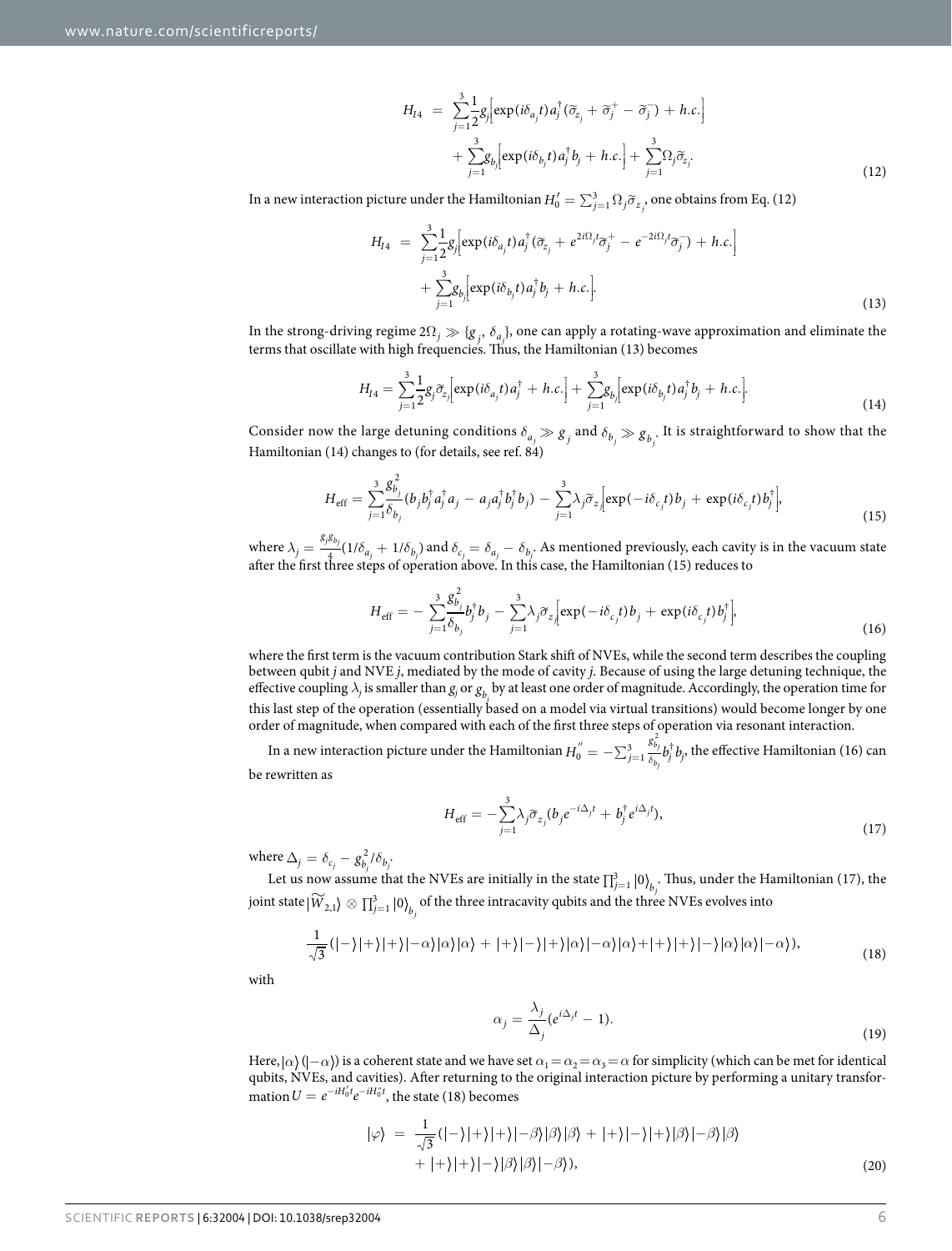

<span id="page-6-0"></span>**Figure 3.** (**a**) Fidelity for step 1. (**b**) Fidelity for step 2. (**c**) Fidelity for step 3.

where a common phase factor is discarded,  $\beta$  ( $-\beta$ )) is a coherent state, and

$$
\beta = \alpha \exp^{i g_{b_1}^2 t/\delta_{b_1}} = \alpha \exp^{i g_{b_2}^2 t/\delta_{b_2}} = \alpha \exp^{i g_{b_3}^2 t/\delta_{b_3}}
$$
(21)

for

$$
g_{b_1}^2 / \delta_{b_1} = g_{b_2}^2 / \delta_{b_2} = g_{b_2}^2 / \delta_{b_2}.
$$
 (22)

The condition (21) is automatically satisfied for identical NVEs and cavities. The state (20) can be expressed as

$$
|\varphi\rangle = \frac{1}{2\sqrt{2}}[|W_1\rangle(|e\rangle|e\rangle|e\rangle - |g\rangle|g\rangle|g\rangle) + |W_2\rangle(|e\rangle|e\rangle|g\rangle - |g\rangle|g\rangle|e\rangle) + |W_3\rangle(|e\rangle|g\rangle|e\rangle - |g\rangle|e\rangle|g\rangle) + |W_4\rangle(|e\rangle|g\rangle|g\rangle - |g\rangle|e\rangle|e\rangle)],
$$
(23)

where  $|W_1\rangle$ ,  $|W_2\rangle$ ,  $|W_3\rangle$  and  $|W_4\rangle$  are the macroscopic *W*-type entangled coherent states of three NVEs, given by

$$
|W_1\rangle = \frac{1}{\sqrt{3}}(|-\beta\rangle|\beta\rangle|\beta\rangle + |\beta\rangle|-\beta\rangle|\beta\rangle + |\beta\rangle|\beta\rangle|-\beta\rangle),
$$
  
\n
$$
|W_2\rangle = \frac{1}{\sqrt{3}}(|-\beta\rangle|\beta\rangle|\beta\rangle + |\beta\rangle|-\beta\rangle|\beta\rangle - |\beta\rangle|\beta\rangle|-\beta\rangle),
$$
  
\n
$$
|W_3\rangle = \frac{1}{\sqrt{3}}(|-\beta\rangle|\beta\rangle|\beta\rangle - |\beta\rangle|-\beta\rangle|\beta\rangle + |\beta\rangle|\beta\rangle|-\beta\rangle),
$$
  
\n
$$
|W_4\rangle = \frac{1}{\sqrt{3}}(|-\beta\rangle|\beta\rangle|\beta\rangle - |\beta\rangle|-\beta\rangle|\beta\rangle - |\beta\rangle|\beta\rangle|-\beta\rangle).
$$
  
\n(24)

Now a measurement is separately performed on each intra-cavity qubit along a measurement basis  $\{g\}, \{e\}$ . If qubits (1, 2, 3) are measured in the state (i)  $|e\rangle|e\rangle|e\rangle$  or  $|g\rangle|g\rangle|g\rangle$ , (ii)  $|e\rangle|e\rangle|g\rangle$  or  $|g\rangle|g\rangle|e\rangle$ , (iii)  $|e\rangle|g\rangle|g\rangle$  or  $|g\rangle|g\rangle$  or  $|g\rangle|e\rangle$  $|e\rangle$ , and (iv)  $|e\rangle|g\rangle|g\rangle$  or  $|g\rangle|e\rangle|e\rangle$ , one can see from Eq. (23) that the three NVEs are respectively prepared in the *W* states  $|W_1\rangle$ ,  $|W_2\rangle$ ,  $|W_3\rangle$  and  $|W_4\rangle$ , respectively.

This method can be extended to a more general case. Consider a hybrid system composed of *n* cavities, each hosting a qubit *j* and an NVE *j* ( $j = 1, 2 \cdots n$ ) and connected to a coulper qubit *A*, as shown in [Fig. 2.](#page-4-0) Assume that the initial state of the system is  $\prod_{j=1}^{n} |0\rangle_{c_j} \otimes |e\rangle_A \otimes \prod_{j=1}^{n} |g\rangle_j \otimes \prod_{j=1}^{n} |0\rangle_{b_j}$ . Employing the four-step procedure described above, it is straightforward to show that the *n* NVEs can be prepared in a *W*-type entangled coherent state. Let  $m_j = 0$  represent qubit *j* being measured in the state  $|g\rangle$ , while  $m_j = 1$  indicates qubit *j* being measured in the state  $|e\rangle$ . If the *n* intracavity qubits are measured in the state  $|m_1m_2\cdots m_n\rangle$ , the *n* NVEs will be prepared in the macroscopic *W*-type entangled coherent state

$$
\frac{1}{\sqrt{n}}\left[(-1)^{m_1}|\beta\rangle|\beta\rangle\cdots|\beta\rangle+(-1)^{m_2}|\beta\rangle|\beta\rangle\cdots|\beta\rangle
$$
  
+ ... +  $(-1)^{m_n}|\beta\rangle|\beta\rangle|\beta\rangle\cdots|\beta\rangle$ ]. (25)

Before ending this section, several points need to be addressed as follows:

- 1. From the description given above, one can see that only resonant interactions are used for the first three steps of operation, which can thus be completed within a very short time (e.g., by increasing the pulse Rabi frequencies and the qubit-cavity coupling constants). In contrast, the last step of operation employs a large detuning, leading to a relatively long operation time. However, cavity photons were virtually excited during this step of operation. Hence, in the present proposal each cavity remains in a vacuum state for most of the operation time.
- 2. Coupling/decoupling the NVE with the cavity in step 4 requires dynamic tuning of the cavity frequency<sup>81,[82](#page-13-11)</sup>. It is known that tuning the cavity frequency (e.g., via the insertion of the flux-tunable inductor in the resonator) can significantly reduce the quality factor of the cavity, which would decrease the fidelity of the prepared *W* state. Alternatively, to have the cavities coupled with or decoupled from the NVEs, one can choose to adjust the level spacings of the NVEs (e.g., by varying the external magnetic fields applied to the NVEs<sup>48,85</sup>). However, it is an experimental challenge to change the NVE level spacings quickly. Typically, it takes more than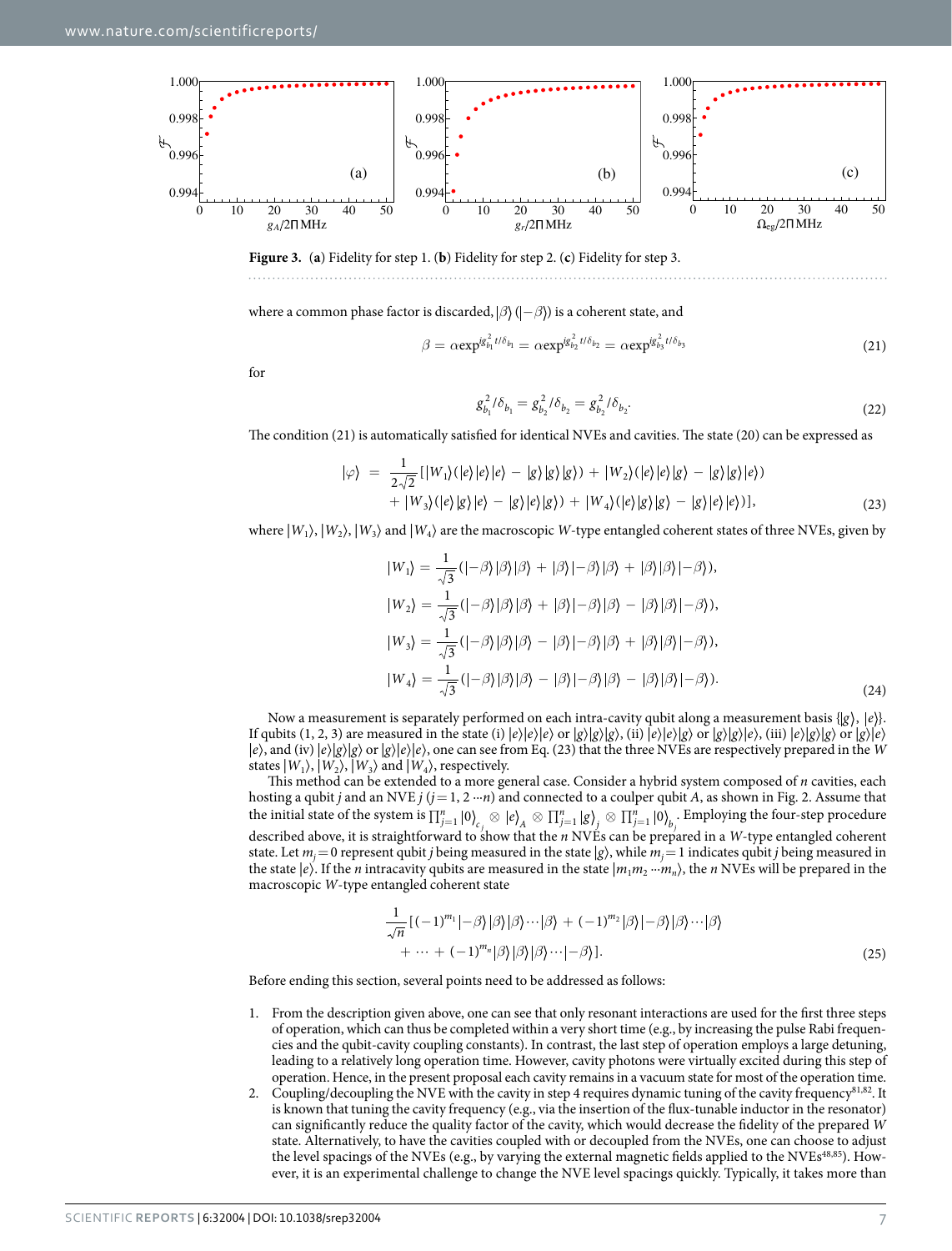1ms to adjust the NVE level spacings (Saito, S. *private communication*.), which would significantly prolong the entire operation time and thus the operation fidelity would be expected to be low due to decoherence. Therefore, we choose using the cavity of adjustable frequency in this paper.

- 3. As shown above, the intracavity-qubit *W* state of Eq. (7) can be produced within a very short time, because the first two steps of operation, for producing this intracavity-qubit *W* state (7), employ resonant interactions. Alternatively, this intracavity-qubit *W* state (7) can be prepared via a detuned interaction between the coupler qubit *A* and each cavity<sup>[13](#page-12-27),[64](#page-13-14),[68](#page-13-15)</sup>. Thus, there are no cavity photons excited during the entire state preparation. However, the time required for preparing the *W* state (7) becomes much longer due to the use of a detuned interaction, and thus decoherence from the qubits may pose a significant problem.
- 4. Placing a qubit in each cavity [[Fig. 1\(a\)](#page-2-0)] is necessary in view of energy conservation. During the last step, each cavity remains in a vacuum state and thus there is no energy transfer from each cavity onto the NVEs. Note that the intracavity qubits are the ones that absorb energy from the pulses applied to them and then transfer their energy to the NVEs through interaction with the NVEs. Thus, in spite of initially being in the ground state, the NVEs can be prepared in a *W*-type entangled coherent state.
- 5. As discussed previously, a measurement of the states of each intra-cavity qubit is needed during preparation of the *W*-class entangled coherent states. To the best of our knowledge, all existing proposals for creating entangled coherent states of two components  $\alpha$  and  $-\alpha$  based on cavity QED or circuit QED require a measurement on the states of auxiliary qubits or qutrits<sup>[63](#page-13-3),85-94</sup>.

**Possible experimental implementation.** Superconducting qubits play important roles in quantum information processing[73,](#page-13-17)[75,](#page-13-18)[76,](#page-13-19)9[5–](#page-13-20)97. In addition, circuit QED is a realization of the physics of cavity QED with superconducting qubits or other solid-state devices coupled to a microwave cavity on a chip and has been consid-ered as one of the most promising candidates for quantum information processing<sup>[75,](#page-13-18)[76,](#page-13-19)95-100</sup>. Above, we considered a general type of qubit for both the intracavity qubits and the coupler qubit. As an example of experimental implementation, let us now consider each qubit as a superconducting transmon qubit.

The dynamics of the lossy system, with finite qubit relaxation and dephasing and photon lifetime included, is determined by the following master equation

$$
\frac{d\rho}{dt} = -i[H_{Ik}, \rho] + \sum_{j=1}^{3} \kappa_j \mathcal{L}[a_j] + \sum_{j=1}^{3} \kappa'_j \mathcal{L}[b_j]
$$
  
+ 
$$
\sum_{j=1}^{3} {\gamma_j \mathcal{L}[\sigma_j^-]} + \sum_{j=1}^{3} \gamma_{j,\varphi} (\sigma_{z_j} \rho \sigma_{z_j} - \rho)
$$
  
+ 
$$
\gamma_A \mathcal{L}[\sigma_A^-] + \gamma_{A,\varphi} (\sigma_{z_A} \rho \sigma_{z_A} - \rho),
$$
 (26)

where  $H_{I\!k}$  is either  $H_{I\!1},H_{I\!2},H_{I\!3},$  or  $H_{I\!4}$  j represents qubit j (j = 1, 2, 3);  $\sigma_{z_j}=\ket{e}_j\bra{e}-\ket{g}_j\bra{g}$  ,  $\sigma_{z_A}=\ket{e}_A\bra{e}-\ket{g}_A\bra{g}$  ; and  $\mathcal{L}[\Lambda] = \Lambda \rho \Lambda^+ - \Lambda^+ \Lambda \rho/2 - \rho \Lambda^+ \Lambda/2$ , with  $\Lambda = a_j, b_j, \sigma_j^-$ ,  $\sigma_A^-$ . In addition,  $\kappa_j$  is the decay rate of cavity  $j, \kappa_j'$  is that of NVE  $j$ ,  $\gamma_j(\gamma_A)$  is the energy relaxation rate of the level  $|e\rangle$  of qubit  $j(A)$ , and  $\gamma_{j,\varphi}(\gamma_{A,\varphi})$  is the dephasing rate of the level  $|e\rangle$  of qubit  $j(A)$ .

The fidelity of the operation is given  $by<sup>101</sup>$  $by<sup>101</sup>$  $by<sup>101</sup>$ 

$$
\mathcal{F} = \sqrt{\langle \psi_{\rm id} | \rho | \psi_{\rm id} \rangle},\tag{27}
$$

where  $|\psi_{id}\rangle$  is the output state of an ideal system (i.e., without dissipation and dephasing), while *ρ* is the output-state density operator of the system when the operations are performed in a realistic physical system.

We now numerically calculate the fidelity of operation. Since the first three steps employ resonant interactions, we will look at the operational fidelity for each of these steps to see how short one should make the typical operation time for each step to combat decoherence while still being able to generate the entanglement with high fidelity. For simplicity, we will consider the ideal output state of the previous step of operation as the input state of the next step of operation when we analyze the operational fidelities for the first three steps. In addition, we will investigate the fidelity for the entire operation, which will be calculated by numerically solving the master equation with the initial state of the whole system as an input, but without making any approximation. Without loss of generality and for simplicity, we will consider identical transmon qubits, cavities, and NVEs. In this case, we have  $g_{Aj} = g_A$ ,  $g_{rj} \equiv g_r$ ,  $g_j \equiv g$ , and  $g_{b_j} \equiv g_b$   $(j = 1, 2, 3)$ . We set  $\Omega_{eg}$  and  $\Omega_j = \Omega$   $(j = 1, 2, 3)$ . The decoherence times of transmon qubits and NVEs used in the numerical simulation are:  $\gamma_{j,\varphi}^{-1} = \gamma_{A,\varphi}^{-1} = 15 \mu s$ ,  $\gamma_j^{-1} = \gamma_A^{-1} = 25 \mu s$ (which is a conservative estimate compared with those reported in experiments<sup>102-104</sup>). In addition, we choose  $\kappa_j^{-1} = 1$  *μ*s and  $\kappa_j'^{-1} = 1$  ms in the numerical simulation (*j* = 1, 2, 3).

**A. Fidelity for the first three steps.** The operation fidelities are plotted in [Fig. 3\(a–c\)](#page-6-0), which are for step 1, step 2, and step 3, respectively. [Figure 3](#page-6-0) shows that the fidelity for step 1, step 2, or step 3 increases drastically with  $g_A$ ,  $g_r$ , or  $\Omega_{eg}$  and reaches a high value 0.998  $\leq \mathcal{F} \leq 1$  for  $g_A/(2\pi)$ ,  $g_r/(2\pi)$ ,  $\Omega_{eg}/(2\pi) \in [5 \text{ MHz}, 50 \text{ MHz}]$ , which corresponds to the operation time ~3–30ns. The analysis given here demonstrates that in order to combat decoherence while obtain the entanglement with a high fidelity  $\sim$  1, one should make the typical operation time within a few nanoseconds for each of the first three steps, and a high fidelity ≥0.998 can be achieved even by increasing the operation time to  $\sim$ 30 ns.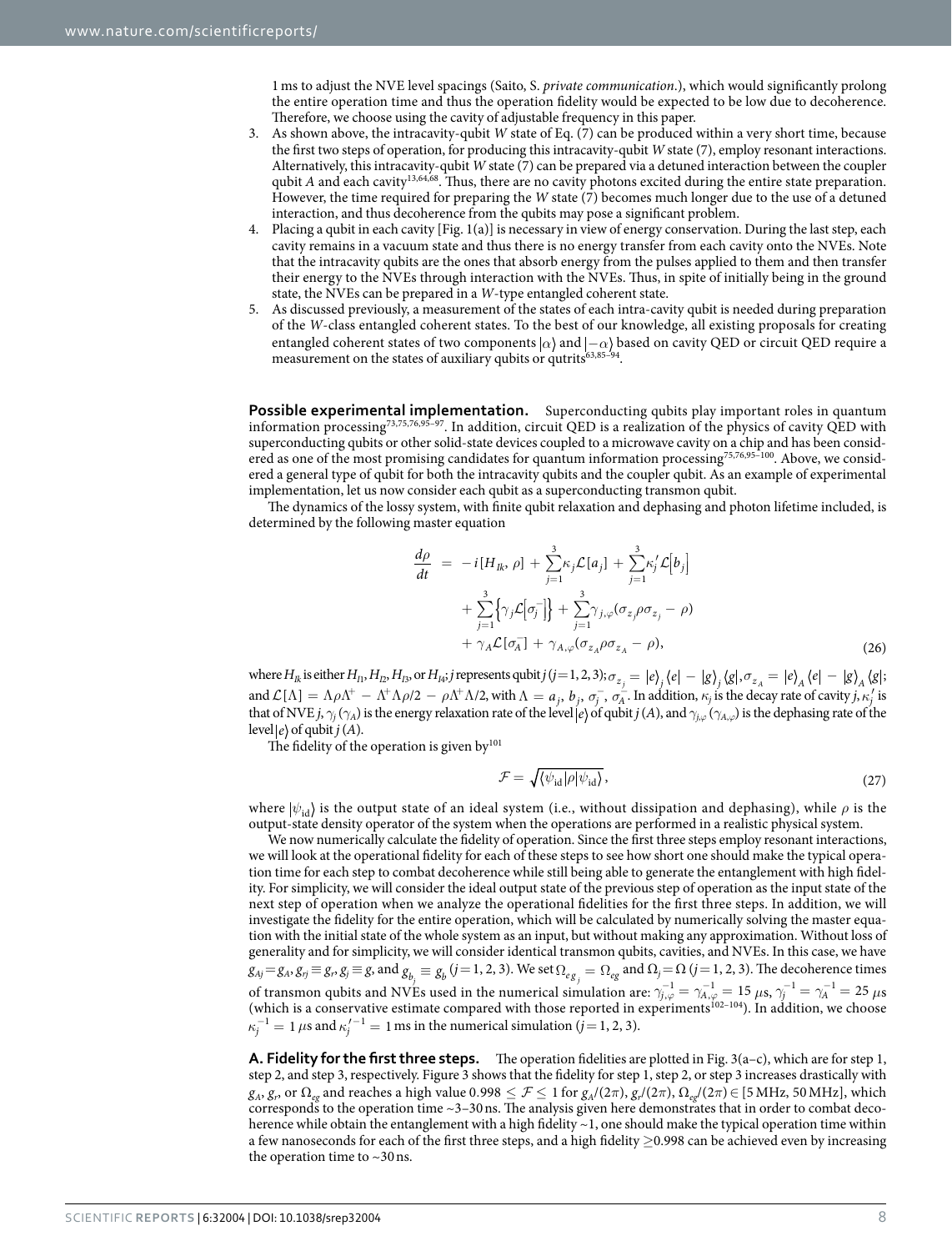

<span id="page-8-0"></span>**Figure 4.** Fidelity  $F$  versus reduced detuning  $D = \delta_{b_j}/g_{b_j}$ . The red squares correspond to the case without considering the errors and decoherence for the first three-step operation, while the blue dots correspond to the case after the errors and decoherence for the first three-step operation are taken into account. The parameters used here are described in the text.



<span id="page-8-1"></span>**Figure 5.** (a) The operational fidelity F, the amplitude  $|\beta|$  (or  $|-\beta|$ ), and the photon number of each cavity versus *t*−*t*<sub>0</sub> (i.e., the time required for the last step of operation), for the case of considering the identical NVE-cavity coupling strengths and NVE-cavity frequency detunings. The blue, black, and green curves are plotted for reduced detuning  $D = \delta_{b_j}/g_{b_j} = 9$  and parameters used in [Fig. 4.](#page-8-0) The blue curve represents the operational fidelity, which is calculated for an ideal state  $|\psi_{id}\rangle(|\phi\rangle)$  with  $|\beta|=1.2$ . For  $t-t_0=1.08$   $\mu$ s (i.e., the time required for preparing the state  $\varphi$  with  $\beta$  = 1.2 during the last step of operation), the fidelity *F* reaches the maximum ~93.2%. The black curve represents the value of |*β*|/2 or |−*β*|/2. The green curve indicates the photon number (enlarged 10 times) of each cavity. (**b**) The operation fidelity versus  $t-t_0$  for inhomogeneous NVE-resonator couplings and unequal NVE-resonator frequency detunings. The brown, purple, and red curves represent the operational fidelities for NVE spin coherence times *t*=10*μ*s, 100*μ*s, and 1ms, respectively. The maximum fidelities (corresponding to the peak values of the brown, purple, and red curves) are, respectively, 81.5%, 89.0%, and 90.3%.

**B. Fidelity for the entire operation.** The fidelity for the entire operation is calculated based on Eq. (27), where the ideal output state is  $\ket{\psi_{\text{id}}}=\ket{\varphi}\otimes \prod_{j=1}^3\ket{0}_{\epsilon_j}\ket{g}_{A}$  [with  $\ket{\varphi}$  given by Eq. (20) or Eq. (23)] and  $\rho$  is obtained by numerically solving the master equation (26) for an initial input state  $|\psi_{in}\rangle = \prod_{j=1}^{3} |g\rangle_j \prod_{j=1}^{3} |0\rangle_{b_j} \prod_{j=1}^{3} |0\rangle_{c_j} \otimes |e\rangle_A$ . We choose  $g_A/(2\pi) = 50$  MHz,  $g_r/(2\pi) = g/(2\pi) = 5$  MHz, and  $g_b/(2\pi) \sim 4$  MHz<sup>[44](#page-12-16)</sup>. We here select  $g_r = g$  because the resonant coupling constant *gr* and the off-resonant coupling constant *g* are both the same order of magnitude for superconducting qubits. Other parameters used in the numerical simulation are: Ω*eg*/(2*π*)= 50MHz, Ω/(2*π*)= 100MHz (available in experiments<sup>105,106</sup>), and  $\delta_{a_j} = 7.2g_j$  (obtained by numerically optimizing the system parameters). With the choice of these parameters, the fidelity versus  $D = \delta_{b_j}/g_{b_j}$  is plotted in [Fig. 4,](#page-8-0) which demonstrates that for  $D \sim$ 9, a high fidelity  $\sim$ 93.2% can be achieved for the state  $\varphi$  with  $\beta$  = 1.2. For *D*  $\sim$  9, the entire operation time is estimated to be  $\sim$  1.14*μ*s, much shorter than the decoherence times of transmon qubits and NVEs used in our numerical simulation but a little longer than the cavity decay time. [Figure 4](#page-8-0) also shows that the fidelity heavily depends on *D* (or the detuning  $\delta_{b_j}$ ). The fidelity reaches its maximum as *D* increases to 9. However, it drops down when *D* becomes larger than 9. This means that further increasing the detuning  $\delta_{b_j}$  will have an adverse effect on the fidelity. The interpretation for this is: As the detuning  $\delta_{b_j}$  becomes larger than the optimum value  $9g_{b_j}(2\pi \times 36\text{MHz})$  (i.e., the value where the large detuning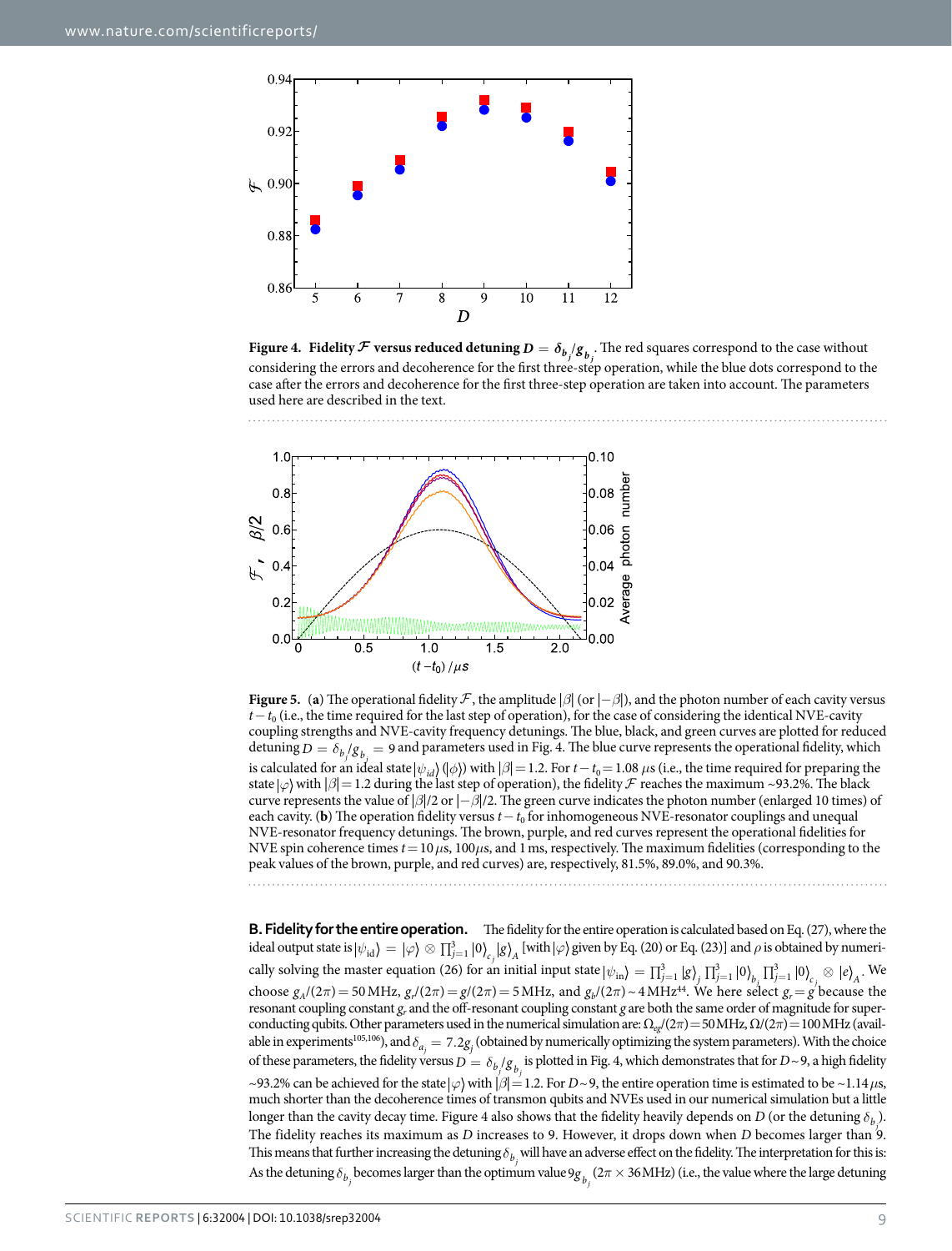is well satisfied), the NVE-cavity coupling becomes weaker, which increases the operation time and thus the effect of decoherence from transmon qubits and NVEs on the fidelity becomes more apparent.

Note that although the entire operation time is longer than the cavity decay time used in our numerical simulations, the effect of the cavity decay on the fidelity is negligible. This is because: the first three steps are completed within a very short time due to using the resonant interaction, and (as illustrated in [Fig. 5\)](#page-8-1) the number of photons occupied in each cavity during the last step of operation is quite low due to using a large-detuning technique. Indeed, to reduce decoherence from the cavity decay, one can employ a longer cavity-decay time in the numerical simulation, which however would require cavities with a higher-*Q* quality factor and thus may pose a challenge in experiments.

[Figure 5](#page-8-1) is plotted by choosing the detuning  $D=9$  and using the same parameters for [Fig. 4.](#page-8-0) For simplicity, [Fig. 5](#page-8-1) only shows the curves corresponding to the operation time  $t-t_0$  required for the last step of operation. Here, *t* is the entire operation time while  $t_0$  is the time required for the first three steps of operation. For the values of *gA*, *gr*, and Ω*eg* chosen above, *t*0 is ~36ns. The blue curve represents the fidelity, which is calculated for an ideal state  $|\psi_{id}\rangle$  ( $|\varphi\rangle$ ) with  $|\beta|=1.2$ . The black curve represents the value of  $|\beta|/2$  or  $|-\beta|/2$ . The green curve indicates the average photon number for each cavity. The blue curve indicates that the fidelity increases when  $t - t_0$ approaches 1.08*μ*s (which is the time required for the last step of operation for preparing the desired state *ϕ* with | $β$ |= 1.2). The maximum fidelity depicted by the blue curve of [Fig. 5](#page-8-1) is in good agreement with that shown in [Fig. 4](#page-8-0) for *D* = 9. In addition, the green curve shows that the average number of photons excited in each cavity is less than 0.02, implying that the cavity photons are almost not excited during the last step of operation.

In a realistic situation, it may be a challenge to obtain identical NVE-resonator frequency detunings and homogeneous NVE-resonator coupling strengths. Thus, we numerically calculate the fidelity by setting  $\delta_{b_1} = \delta_{b_1} \delta_{b_2} = 0.975\delta_{b_1}$  and  $\delta_{b_3} = 1.025\delta_{b_1} g_{b_2} = 0.95g_{b_1} g_{b_3} = g_{b_1}$  and  $g_{b_3} = 1.05g_{b_1}$ . As shown in the brown, purple, and red curves of [Fig. 5,](#page-8-1) one can see that a high fidelity 81.5%, 89.0%, 90.3% can be obtained for the NVE spin coherence times 10*μ*s, 100*μ*s, and 1ms, respectively.

According to experimental reports<sup>[81,](#page-13-10)82</sup>, the cavity frequency can be rapidly adjusted by  $\Delta \omega_c$ /  $(2\pi)$  = 500~740 MHz. As a conservative consideration, for  $\Delta\omega_c/(2\pi)$  = 500 MHz, the detuning  $\delta_{b_j}$  changes to  $\widetilde{\delta}_{b_j} = 9g_{b_j} + 2\pi \times 500$  MHz, which can be further written as, e.g.,  $\widetilde{\delta}_{b_j}/g_{b_j} \sim 134$  for the identical NVE-cavity coupling strengths  $g_{b}/(2\pi) = g_b/(2\pi) = 4$  MHz chosen above. This result shows that the decoupling of the cavities with the NVEs, which was required during the *W*-state preparation, can be well met by adjusting the cavity frequency. As discussed previously, the coupling or decoupling of the qubits with the cavities can be readily made by adjusting the level spacings of the qubits.

*T*1 (energy relaxation time) and *T*2 (dephasing time) can be made to be on the order of 20–80*μ*s for state-of-the-art superconducting transmon devices<sup>102-104</sup>. The typical transition frequency of a transmon qubit is between 2 and 10 GHz<sup>[77](#page-13-23),107</sup>. As an example, consider each cavity of frequency  $\nu_c \sim 5\,\text{GHz}$ . Hence, for the  $\kappa_j^{-1}$  used in the numerical calculation, the required quality factor of each cavity is  $Q_j \sim 3.1 \times 10^4$ , which is accessible in experiments because a quality factor  $Q \sim 5 \times 10^4$  for CPW resonators with loaded NVEs has been experimentally demonstrated<sup>44</sup>. The analysis given here shows that a high-fidelity implementation of the three-NVE *W*-type entangled coherent state  $|W_1\rangle$ ,  $|W_2\rangle$ ,  $|W_3\rangle$ , or  $|W_4\rangle$  described by Eq. (24) is feasible with rapid development of circuit QED techniques.

**Quantum state transfer.** Consider a cavity and an NVE inside the cavity. Based on Eq. (35) (see the Methods section), the NVE-cavity interaction Hamiltonian can be written as

$$
H_I = g_b(a^\dagger b + a b^\dagger),\tag{28}
$$

where we set  $\delta = \omega_b - \omega_c = 0$ . Assume now that the initial state of the cavity and the NVE is given by  $|0\rangle_c \otimes |\beta\rangle_{NVE}$ , where  $|0\rangle_c$  is the vacuum state of the cavity while  $|\beta\rangle_{NVE_c}$  is the coherent state of the NVE, given by  $\beta \right|_{\text{NVE}} = \exp(-\frac{1}{2}|\beta|^2) \sum_{n=0}^{\infty} \frac{\beta^n}{\sqrt{n!}} |n|$ 2 <sup>2</sup>)  $\sum_{n=0}^{\infty} \frac{\beta^n}{\sqrt{n!}} |n\rangle_{\text{NVE}}$  $\frac{n}{\overline{n!}}|n\rangle_{\text{NVE}}.$  In terms of  $\ket{n}_{\text{NVE}}=\frac{b^{\dagger n}}{\sqrt{n\hskip2pt2pt!}}|0\rangle_{\text{NVE}}$  $\frac{n}{p}$  | 0)<sub>NVE</sub>, one can describe the system initial state as

$$
|0\rangle_c \otimes |\beta\rangle_{\text{NVE}} = \exp(-|\beta|^2/2) \sum_{n=0}^{\infty} \frac{\beta^n (b^{\dagger})^n}{n!} |0\rangle_{\text{NVE}} |0\rangle_c.
$$
 (29)

Making use of the Hamiltonian (28), we can obtain the transformations  $e^{-iH_1t}b^{\dagger}e^{iH_1t} = \cos(g_b t)b^{\dagger} + i\sin(g_b t)a^{\dagger}$ . For  $g_b t = \pi/2$ , one has  $e^{-iH_I t}b^{\dagger}e^{iH_I t} = ia^{\dagger}$ . Under the Hamiltonian (28) and after an evolution time  $t = \pi/(2g_b)$ , the state of the system can be written as

$$
e^{-iH_I t}|0\rangle_c \otimes |\beta\rangle_{\text{NVE}} = e^{-iH_I t} \exp(-|\beta|^2/2) \sum_{n=0}^{\infty} \frac{\beta^n (b^{\dagger})^n}{n!} |0\rangle_c |0\rangle_{\text{NVE}}
$$
  
\n
$$
= e^{-iH_I t} \exp(-|\beta|^2/2) \sum_{n=0}^{\infty} \frac{\beta^n (b^{\dagger})^n}{n!} e^{iH_I t} e^{-iH_I t} |0\rangle_c |0\rangle_{\text{NVE}}
$$
  
\n
$$
= \exp(-|\beta|^2/2) \sum_{n=0}^{\infty} \frac{\beta^n}{n!} e^{-iH_I t} (b^{\dagger})^n e^{iH_I t} |0\rangle_c |0\rangle_{\text{NVE}}
$$
  
\n
$$
= \exp(-|\beta|^2/2) \sum_{n=0}^{\infty} \frac{(i\beta)^n}{n!} (a^{\dagger})^n |0\rangle_c |0\rangle_{\text{NVE}}
$$
  
\n
$$
= |i\beta\rangle_c \otimes |0\rangle_{\text{NVE}}, \tag{30}
$$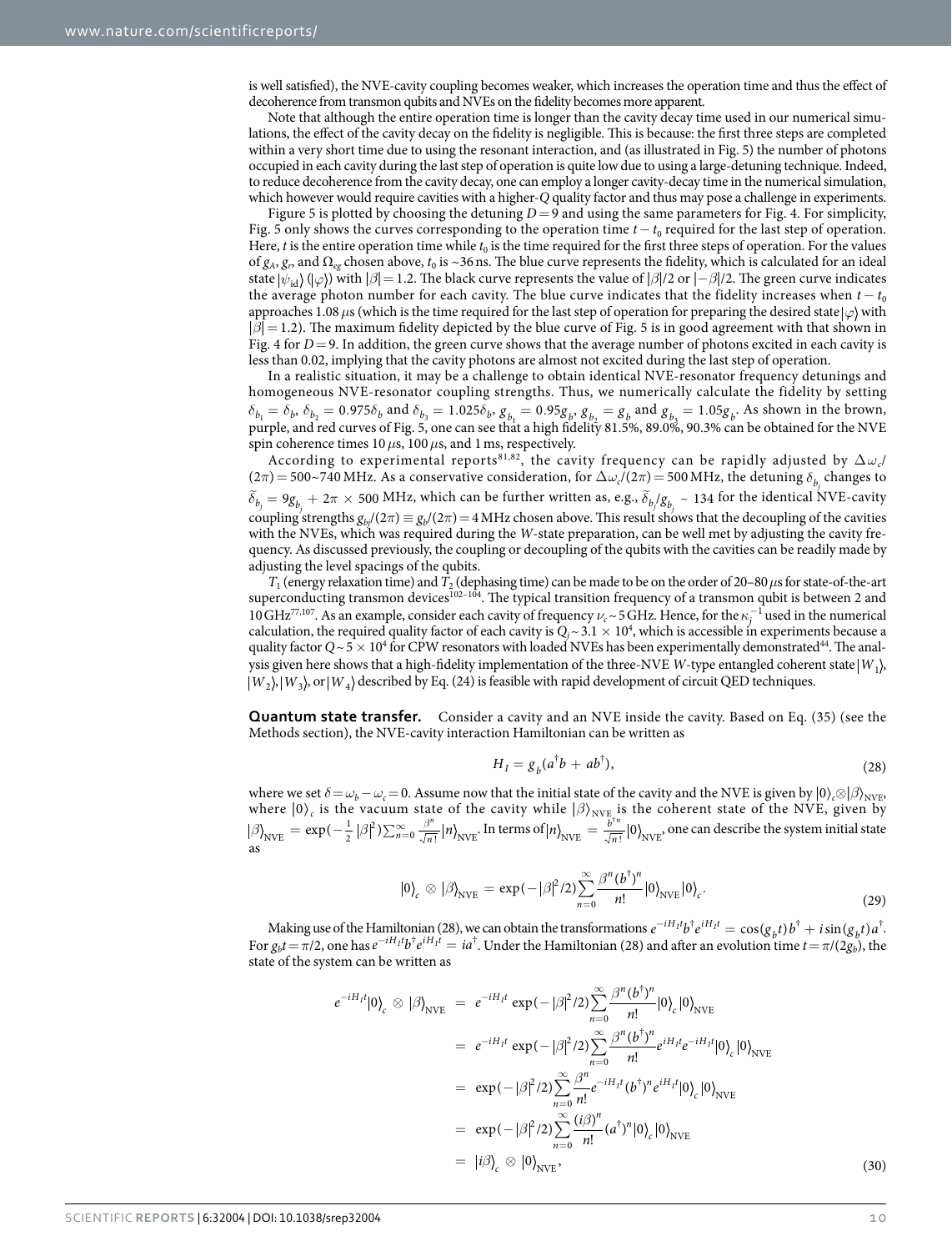



<span id="page-10-0"></span>**Figure 6.** (**a**) Schematic diagram of electronic and spin energy levels of a nitrogen-vacancy center. (**b**) The ground electronic-spin levels of an NV center in the presence of an external magnetic field parallel to the crystalline axis. Here *B* and *E* represent the magnetic field and energy, respectively. (**c**) Illustration of the cavity decoupled from the NV center. Here,  $\omega_c$  is the cavity frequency, while  $\omega_{0,-1}(\omega_{0,+1})$  is the energy gap between the |*ms*=0〉 and |*ms*=−1〉 (|*ms*=+1〉) levels of the NV center. The cavity frequency *ωc* is sufficiently larger than *ω*<sub>0,+1</sub> and *ω*<sub>0,−1</sub>, such that the cavity mode is highly detuned (decoupled) from both the  $|m_s=0\rangle \leftrightarrow |m_s=−1\rangle$ transition and the  $|m_s=0\rangle \leftrightarrow |m_s=+1\rangle$  transition. (**d**) Illustration of the cavity being coupled to the  $|m_s=0\rangle$  ↔  $|m_s=+1\rangle$  transition with a detuning  $\delta = \omega_c - \omega_{0,+1}$ , but decoupled from the  $|m_s=0\rangle$  ↔  $|m_s=+1\rangle$ transition of the NV center.

where we have used  $e^{-iH_I t} (b^{\dagger})^n e^{iH_I t} = (ia^{\dagger})^n$  and  $e^{-iH_I t} |0\rangle_f |0\rangle_{\text{NVE}} = |0\rangle_c |0\rangle_{\text{NVE}}$ 

In the same manner, after an evolution time  $t = \pi/2g_b$ , the state  $|0\rangle_c | - \beta\rangle_{NVE}$  of the cavity and the NVE is transformed to  $\ket{-i\beta}_{\infty} \otimes \ket{0}_{NVE}$ . Given the above results, one can transfer a macroscopic *W*-type entangled coherent state from the NVEs into the cavities. For instance, the above state  $|W_1\rangle$  of the three NVEs is transferred onto the three cavities, becoming

$$
|W_1\rangle_c = \frac{1}{\sqrt{3}} (|-i\beta\rangle|i\beta\rangle|i\beta\rangle + |i\beta\rangle|-i\beta\rangle|i\beta\rangle + |i\beta\rangle|i\beta\rangle|-i\beta\rangle).
$$
\n(31)

#### **Discussion**

We should mention that in 2015, Song *et al.* proposed a scheme to generate a GHZ-type macroscopic entangled coherent state of NVEs that are coupled to a superconducting flux qubit<sup>85</sup>. In contrast, we here proposed a protocol for creating a macroscopic *W*-type ECS with NVEs coupled to different cavities. Hence, compared with<sup>[85](#page-13-16)</sup>, our proposal is for a different system and it differs in both the prepared states and the coupling structure.

A method has been presented to generate a *continuous-variable W*-type entangled coherent state of NVEs in circuit QED. As shown above, this proposal offers some distinguishing features and advantages. The prepared *W* state of NVEs can be mapped onto the cavities by local operations. Our numerical simulations show that the high-fidelity implementation of *W*-type entangled coherent states with three NVEs is feasible with rapid development of circuit QED technology.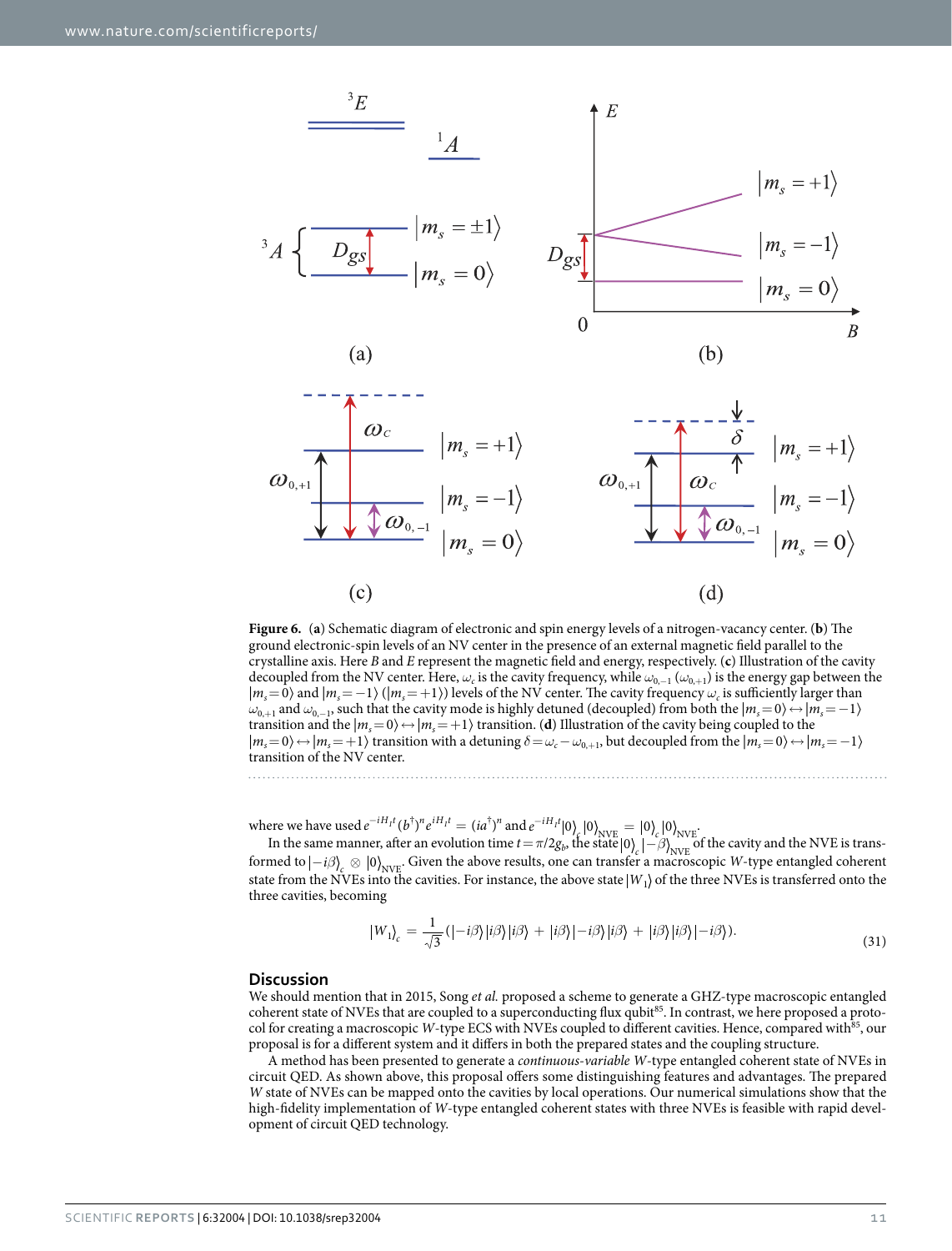#### **Methods**

**NVE-cavity interaction Hamiltonian.** As shown in [Fig. 6\(a\)](#page-10-0), the energy levels of an NV center consist of a ground state <sup>3</sup>A, an excited state <sup>3</sup>E and a metastable state <sup>1</sup>A. Both <sup>3</sup>A and <sup>3</sup>E are spin triplet states while the metastable <sup>1</sup>A is a spin singlet state<sup>[108](#page-14-3),[109](#page-14-4)</sup>. The NV center has an  $S=1$  ground state with zero-field splitting  $D_{gs}/(2\pi) = 2.88$  GHz between the  $|m_s = 0\rangle$  and  $|m_s = \pm 1\rangle$  levels [[Fig. 6\(a\)\]](#page-10-0). By applying an external magnetic field along the crystalline axis of the NV center<sup>[48](#page-12-29),[84](#page-13-13)</sup>, an additional Zeeman splitting between  $|m_s = \pm 1\rangle$  sublevels occurs  $[Fig. 6(b)].$  $[Fig. 6(b)].$  $[Fig. 6(b)].$ 

If we need to eliminate the coupling of the cavity with the NV center, one can adjust the cavity frequency  $\omega_c$ to have  $\omega_c$  sufficiently larger than  $\omega_{0,+1}$  and  $\omega_{0,-1}$ , such that the cavity mode is highly detuned (decoupled) from both the  $|m_s=0\rangle \leftrightarrow |m_s=-1\rangle$  transition and the  $|m_s=0\rangle \leftrightarrow |m_s=+1\rangle$  transition [[Fig. 6\(c\)\]](#page-10-0). Here,  $\omega_{0,+1}(\omega_{0,-1})$ is the transition frequency between the two levels  $|m_s=0\rangle$  and  $|m_s=+1\rangle$  ( $|m_s=-1\rangle$ ). On the other hand, one can adjust the cavity frequency such that the cavity mode is coupled with the transition between the ground level  $|m_s=0\rangle$  and the excited level  $|m_s=+1\rangle$ , but still decoupled from the transition between the two levels  $|m_s=0\rangle$ and  $|m_s=-1\rangle$  [\[Fig. 6\(d\)](#page-10-0)]. Note that for a superconducting transmission line resonator, the rapid tuning of cavity frequencies by a few hundred MHz in 1-2 nanoseconds has been demonstrated in experiments<sup>81,82</sup>). During the *W*-state preparation described in the Results section, we assume that the level splitting of the NV center is fixed.

An NV center is usually treated as a spin while an ensemble of NV centers is treated as a spin ensemble (i.e., an NVE). Let an NVE be placed at an antinode of a single mode of the electromagnetic field. When the cavity is coupled to the  $|m_s = 0\rangle \leftrightarrow |m_s = +1\rangle$  transition, but decoupled from the  $|m_s = 0\rangle \leftrightarrow |m_s = -1\rangle$  transition [[Fig. 6\(d\)](#page-10-0)], the system Hamiltonian in the interaction picture reads (in units of  $h = 1$ )

$$
H_{C,\text{NVE}} = \sum_{k=1}^{N} g_k (a^\dagger \tau_k^- e^{i\delta t} + a \tau_k^+ e^{-i\delta t}),\tag{32}
$$

where  $\delta = \omega_c - \omega_{0,+1}$ ,  $\omega_c$  is the eigenfrequency of the cavity mode, *a* (*a*<sup>†</sup>) is the corresponding annihilation (creation) operator of the cavity mode,  $\tau_k^+ = |m_s = + 1\rangle_k \langle m_s = 0 |$  and  $\tau_k^- = |m_s = 0\rangle_k \langle m_s = + 1 |$  are the raising and lowering operators for the *k*th spin, and *gk* is the coupling strength between the cavity and the *k*th spin. We then define a collective operator

$$
b^{\dagger} = \left(\frac{1}{\sqrt{N}}\right) \left(\frac{1}{g}\right) \sum_{k=1}^{N} g_k \tau_k^{+},\tag{33}
$$

with  $\bar{g}^2 = \sum_{k=1}^{N} |g_k|^2/N$ , and  $\bar{g}$  is the root mean square of the individual couplings.

Under the condition of a large *N* and a very small number of excited spins (compared to the number *N*), *b*<sup>†</sup> behaves as a bosonic operator and the spin ensemble behaves as a bosonic mode. Thus, we have  $[b,b^{\dagger}] \approx 1$ , and  $b^{\dagger}b|n\rangle_b = n|n\rangle_b^{48,110}$  $b^{\dagger}b|n\rangle_b = n|n\rangle_b^{48,110}$  $b^{\dagger}b|n\rangle_b = n|n\rangle_b^{48,110}$ , where

$$
|n\rangle_b = \frac{1}{\sqrt{n!}} (b^\dagger)^n |0\rangle_b \tag{34}
$$

with  $|0\rangle_b=|m_s=0\rangle_1|m_s=0\rangle_2\cdots|m_s=0\rangle_N$ . It is easy to verify that the frequency  $\omega_b$  of the bosonic mode describing the NVE is equal to the transition frequency  $\omega_{0,+1}$  between the ground level  $|m_s=0\rangle$  and the excited level  $|m_s=+1\rangle$ of each spin (i.e.  $\omega_b = \omega_{0,+1}$ ). For simplicity we have defined  $|m_s = +1\rangle = |+1\rangle$  and  $|m_s = 0\rangle = |0\rangle$ .

Therefore, the Hamiltonian (32) can be further rewritten as

$$
H_{C,\text{NVE}} = g_b (e^{i\delta t} a^\dagger b + e^{-i\delta t} a b^\dagger),\tag{35}
$$

with  $g_b = \sqrt{Ng}$ . Based on Eq. (35), one can find that for the case of three NVEs each placed in a cavity, the Hamiltonian for the three NVEs interacting with their respective cavities would be the second term of Eq. (11).

**NVE-cavity coupling selection.** During the last step of the *W* state preparation, we would require the coupling of each cavity with the  $|m_s = 0\rangle \leftrightarrow |m_s = +1\rangle$  transition while decoupling each cavity from the  $|m_s=0\rangle \leftrightarrow |m_s=-1\rangle$  transition. The advantage of this is that the created *W* state has a mode frequency equal to *ω*<sub>0,+1</sub>, which is adjustable by varying the magnetic field applied to the NVEs [\[Fig. 6\(c,d\)\]](#page-10-0). Instead of using the coupling of each cavity with the  $|m_s=0\rangle \leftrightarrow |m_s=+1\rangle$  transition, one can employ the coupling of each cavity with the  $|m_s=0\rangle \leftrightarrow |m_s=\pm 1\rangle$  transition (i.e., the transition between the ground state  $|m_s=0\rangle$  and the degenerate excited states  $|m_s = \pm 1\rangle$ ). However, there is an inevitable shortcoming, i.e., the created *W* state has a fixed mode frequency, which is equal to  $\omega_{0,\pm 1}=2\pi \times 2.88$  GHz [\[Fig. 6\(a\)\]](#page-10-0) and thus cannot be adjusted.

#### **References**

- <span id="page-11-0"></span>1. Greenberger, D. M., Horne, M. A., Shimony, A. & Zeilinger, A. Bell's theorem without inequalities. *Am. J. Phys.* **58,** 1131–1143 (1990).
- <span id="page-11-1"></span>2. Dür, W., Vidal, G. & Cirac, J. I. Three qubits can be entangled in two inequivalent ways. *Phys. Rev. A* **62,** 062314 (2000).
- <span id="page-11-2"></span>3. Joo, J., Park, Y., Oh, S. & Kim, J. Quantum teleportation via a *W* state. *New J. Phys.* **5,** 136 (2003).
- <span id="page-11-4"></span><span id="page-11-3"></span>4. Agrawal, P. & Pati, A. Perfect teleportation and superdense coding with *W* states. *Phys. Rev. A* **74,** 062320 (2006).
- 5. Joo, J., Lee, J., Jang, J. & Park, Y. J. Quantum Secure Communication via *W* States. arXiv:quant-ph/0204003 (2002).
- <span id="page-11-5"></span>6. Biswas, A. & Agarwal, G. S. Preparation of *W*, GHZ, and two-qutrit states using bimodal cavities. *J. Mod. Opt.* **51,** 1627–1636 (2004).
- 7. Said, R. S., Wahiddin, M. R. B. & Umarov, B. A. Generation of three-qubit entangled *W* state by nonlinear optical state truncation. *J. Phys. B: At. Mol. Opt. Phys.* **39,** 1269 (2006).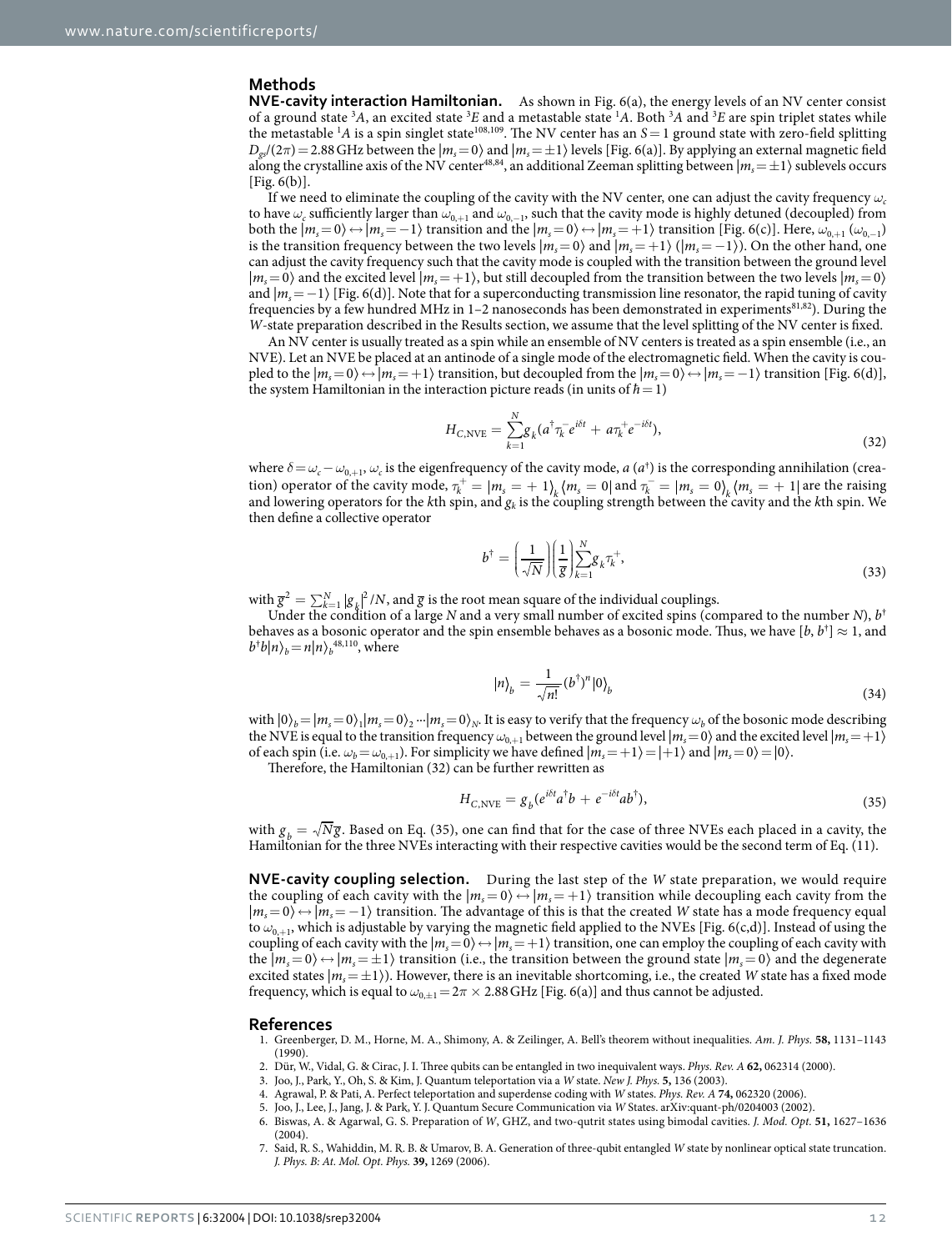- 8. Song, K. H., Zhou, Z. W. & Guo, G. C. Quantum logic gate operation and entanglement with superconducting quantum interference devices in a cavity via a Raman transition. *Phys. Rev. A* **71,** 052310 (2005).
- 9. Yang, C. P. & Han, S. Generation of Greenberger-Horne-Zeilinger entangled states with three SQUID qubits: a scheme with tolerance to non-uniform device parameters. *Physica A* **347,** 253–267 (2005).
- 10. Gonţa, D., Fritzsche, S. & Radtke, T. Generation of four-partite Greenberger-Horne-Zeilinger and *W* states by using a high-finesse bimodal cavity. *Phys. Rev. A* **77,** 062312 (2008).
- 11. Sweke, R., Sinayskiy, I. & Petruccione, F. Dissipative preparation of large *W* states in optical cavities. *Phys. Rev. A* **87,** 042323 (2013).
- 12. Chakhmakhchyan, L., Leroy, C., Ananikian, N. & Guérin, S. Generation of entanglement in systems of intercoupled qubits. *Phys. Rev. A* **90,** 042324 (2014).
- <span id="page-12-27"></span>13. He, X. L., Su, Q. P., Zhang, F. Y. & Yang, C. P. Generating multipartite entangled states of qubits distributed in different cavities. *Quantum Inf. Process.* **13,** 1381–1395 (2014).
- <span id="page-12-0"></span>14. Häffner, H. *et al.* Scalable multi-particle entanglement of trapped ions. *Nature* **438,** 643–646 (2005).
- <span id="page-12-1"></span>15. Papp, S. B. *et al.* Characterization of multipartite entanglement for one photon shared among four optical modes. *Science* **324,** 764–768 (2009).
- 16. Neeley, M. *et al.* Generation of three-qubit entangled states using superconducting phase qubits. *Nature* **467,** 570–573 (2010).
- <span id="page-12-3"></span><span id="page-12-2"></span>17. Choi, K. S., Goban, A., Papp, S. B., van Enk, S. J. & Kimble, H. J. Entanglement of spin waves among four quantum memories. *Nature* **468,** 412–416 (2010).
- <span id="page-12-4"></span>18. Altomare, F. *et al.* Tripartite interactions between two phase qubits and a resonant cavity. *Nat. Phys*. **6,** 777–781 (2010).
- 19. Van Enk, S. J. & Hirota, O. Entangled coherent states: Teleportation and decoherence. *Phys. Rev. A* **64,** 022313 (2001).
- <span id="page-12-5"></span>20. Wang, X. G. Quantum teleportation of entangled coherent states. *Phys. Rev. A* **64,** 022302 (2001).
- 21. An, N. B. Teleportation of coherent-state superpositions within a network. *Phys. Rev. A* **68,** 022321 (2003).
- 22. Prakash, H., Chandra, N. & Prakash, R. Improving the teleportation of entangled coherent states. *Phys. Rev. A* **75,** 044305 (2007).
- 23. Jeong, H. & Kim, M. S. Purification of entangled coherent states. *Quantum Inf. Comput.* **2,** 208 (2002).
- 24. Sangouard, N. *et al.* Quantum repeaters with entangled coherent states. *J. Opt. Soc. Am. B* **27,** 137–145 (2010).
- 25. Rice, D. A., Jaeger, G. & Sanders, B. C. Two-coherent-state interferometry. *Phys. Rev. A* **62,** 012101 (2000).
- 26. Rice, D. A. & Sanders, B. C. Complementarity and entangled coherent states. *J. Opt. B: Quantum Semiclass. Opt.* **10,** L41–L47 (1998).
- 27. Wilson, D., Jeong, H. & Kim, M. S. Quantum nonlocality for a mixed entangled coherent state. *J. Mod. Opt*. **49,** 851–864 (2002).
- 28. Munro, W. J., Nemoto, K., Milburn, G. J. & Braunstein, S. L. Weak-force detection with superposed coherent states. *Phys. Rev. A* **66,** 023819 (2002).
- <span id="page-12-6"></span>29. Zheng, S. B. Quantum nonlocality for a three-particle nonmaximally entangled state without inequalities. *Phys. Rev. A* **66,** 014103  $(2002)$
- <span id="page-12-7"></span>30. Cabello, A. Bell's theorem with and without inequalities for the three-qubit Greenberger-Horne-Zeilinger and *W* states. *Phys. Rev. A* **65,** 032108 (2002).
- <span id="page-12-8"></span>31. Cabello, A. Two qubits of a *W* state violate Bell's inequality beyond Cirel'son's bound. *Phys. Rev. A* **66,** 042114 (2002).
- 32. An, N. B. Optimal processing of quantum information via *W*-type entangled coherent states. *Phys. Rev. A* **69,** 022315 (2004).
- <span id="page-12-10"></span><span id="page-12-9"></span>33. Jeong, H. & An, N. B. Greenberger-Horne-Zeilinger-type and *W*-type entangled coherent states: Generation and Bell-type inequality tests without photon counting. *Phys. Rev. A* **74,** 022104 (2006).
- 34. Guo, Y. & Kuang, L. M. Near-deterministic generation of four-mode *W*-type entangled coherent states. *J. Phys. B: At. Mol. Opt. Phys.* **40,** 3309 (2007).
- 35. Guo, Y. & Deng, H. L. Near-deterministic generation of three-mode *W*-type entangled coherent states in free-travelling optical fields. *J. Phys. B: At. Mol. Opt. Phys.* **42,** 215507 (2009).
- <span id="page-12-11"></span>36. Yuan, C. H., Ou, Y. C. & Zhang, Z. M. A scheme for preparation of *W*-type entangled coherent state of three-cavity fields. *Chin. Phys. Lett.* **23,** 1695–1697 (2006).
- <span id="page-12-12"></span>37. Chen, M. F. & Jiang, X. P. Generation of *W*-type entangled coherent states of three-cavity fields by a driving classical field. *Commun. Theor. Phys.* **46,** 303–305 (2006).
- <span id="page-12-13"></span>38. Xiang, Z. L., Ashhab, S., You, J. Q. & Nori, F. Hybrid quantum circuits: Superconducting circuits interacting with other quantum systems. *Rev. Mod. Phys.* **85,** 623–653 (2013).
- <span id="page-12-22"></span>39. Imamoğlu, A. Cavity QED based on collective magnetic dipole coupling: spin ensembles as hybrid two-level systems. *Phys. Rev. Lett.* **102,** 083602 (2009).
- <span id="page-12-18"></span>40. Wesenberg, J. H. *et al.* Quantum computing with an electron spin ensemble. *Phys. Rev. Lett.* **103,** 070502 (2009).
- <span id="page-12-14"></span>41. Qiu, Y. Y., Xiong, W., Tian, L. & You, J. Q. Coupling spin ensembles via superconducting flux qubits. *Phys. Rev. A* **89,** 042321 (2014). 42. Kubo, Y. *et al.* Hybrid quantum circuit with a superconducting qubit coupled to a spin ensemble. *Phys. Rev. Lett.* **107,** 220501 (2011).
- <span id="page-12-15"></span>43. Zhu, X. *et al.* Coherent coupling of a superconducting flux qubit to an electron spin ensemble in diamond. *Nature* **478,** 221–224  $(2011)$
- <span id="page-12-16"></span>44. Kubo, Y. *et al.* Strong coupling of a spin ensemble to a superconducting resonator. *Phys. Rev. Lett.* **105,** 140502 (2010).
- <span id="page-12-17"></span>45. Schuster, D. I. *et al.* High-cooperativity coupling of electron-spin ensembles to superconducting cavities. *Phys. Rev. Lett.* **105,** 140501 (2010).
- <span id="page-12-19"></span>46. Marcos, D. *et al.* Coupling nitrogen-vacancy centers in diamond to superconducting flux qubits. *Phys. Rev. Lett.* **105,** 210501 (2010).
- 47. Yang, W. L., Hu, Y., Yin, Z. Q., Deng, Z. J. & Feng, M. Entanglement of nitrogen-vacancy-center ensembles using transmission line resonators and a superconducting phase qubit. *Phys. Rev. A* **83,** 022302 (2011).
- <span id="page-12-29"></span>48. Xiang, Z. L., Lü, X. Y., Li, T. F., You, J. Q. & Nori, F. Hybrid quantum circuit consisting of a superconducting flux qubit coupled to a spin ensemble and a transmission-line resonator. *Phys. Rev. B* **87,** 144516 (2013).
- 49. Lü, X. Y., Xiang, Z. L., Cui, W., You, J. Q. & Nori, F. Quantum memory using a hybrid circuit with flux qubits and nitrogen-vacancy centers. *Phys. Rev. A* **88,** 012329 (2013).
- <span id="page-12-20"></span>50. Togan, E. *et al.* Quantum entanglement between an optical photon and a solid-state spin qubit. *Nature* **466,** 730–735 (2010).
- <span id="page-12-21"></span>51. Saito, S. *et al.* Towards realizing a quantum memory for a superconducting qubit: storage and retrieval of quantum states. *Phys. Rev. Lett.* **111,** 107008 (2013).
- <span id="page-12-23"></span>52. Megrant, A. *et al.* Planar superconducting resonators with internal quality factors above one million. *Appl. Phys. Lett.* **100,** 113510 (2012).
- <span id="page-12-24"></span>53. Bar-Gill, N., Pham, L. M., Jarmola, A., Budker, D. & Walsworth, R. L. Solid-state electronic spin coherence time approaching one second. *Nat. Commun.* **4,** 1743 (2013).
- <span id="page-12-25"></span>54. Fedorov, A., Steffen, L., Baur, M., da Silva, M. P. & Wallraff, A. Implementation of a Toffoli gate with superconducting circuits. *Nature* **481,** 170–172 (2012).
- <span id="page-12-26"></span>55. Baur, M. *et al.* Benchmarking a quantum teleportation protocol in superconducting circuits using tomography and an entanglement witness. *Phys. Rev. Lett.* **108,** 040502 (2012).
- <span id="page-12-28"></span>56. Mariantoni, M. *et al.* Two-resonator circuit quantum electrodynamics: A superconducting quantum switch. *Phys. Rev. B* **78,** 104508 (2008).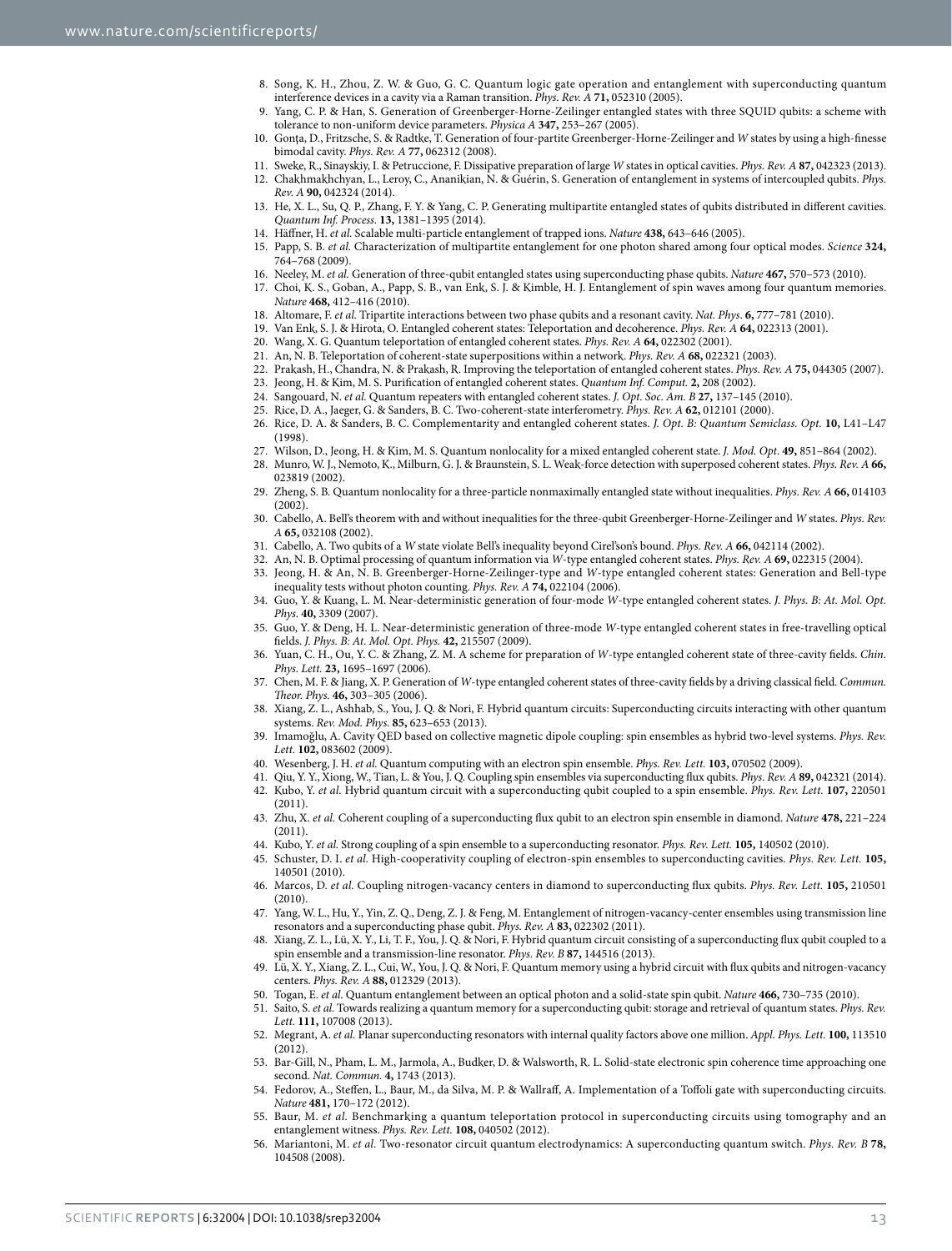- <span id="page-13-0"></span>57. Strauch, F. W., Jacobs, K. & Simmonds, R. W. Arbitrary control of entanglement between two superconducting resonators. *Phys. Rev. Lett.* **105,** 050501 (2010).
- <span id="page-13-1"></span>58. Merkel, S. T. & Wilhelm, F. K. Generation and detection of NOON states in superconducting circuits. *New J. Phys.* **12,** 093036  $(2010)$
- 59. Mariantoni, M. *et al.* Photon shell game in three-resonator circuit quantum electrodynamics. *Nat. Phys*. **7,** 287 (2011).
- <span id="page-13-2"></span>60. Wang, H. *et al.* Deterministic entanglement of photons in two superconducting microwave resonators. *Phys. Rev. Lett.* **106,** 060401  $(2011)$
- 61. Peng, Z. H., Liu, Y. X., Nakamura, Y. & Tsai, J. S. Fast generation of multiparticle entangled state for flux qubits in a circle array of transmission line resonators with tunable coupling. *Phys. Rev. B* **85,** 024537 (2012).
- 62. Steffen, L. *et al.* Deterministic quantum teleportation with feed-forward in a solid state system. *Nature* **500,** 319–322 (2013).
- <span id="page-13-3"></span>63. Yang, C. P., Su, Q. P., Zheng, S. B. & Han, S. Generating entanglement between microwave photons and qubits in multiple cavities coupled by a superconducting qutrit. *Phys. Rev. A* **87,** 022320 (2013).
- <span id="page-13-14"></span>64. Yang, C. P., Su, Q. P. & Nori, F. Entanglement generation and quantum information transfer between spatially-separated qubits in different cavities. *New J. Phys.* **15,** 115003 (2013).
- <span id="page-13-4"></span>65. Su, Q. P., Yang, C. P. & Zheng, S. B. Fast and simple scheme for generating NOON states of photons in circuit QED. *Scientific Reports* **4,** 3898 (2014).
- 66. Hua, M., Tao, M. J. & Deng, F. G. Universal quantum gates on microwave photons assisted by circuit quantum electrodynamics. *Phys. Rev. A* **90,** 012328 (2014).
- <span id="page-13-5"></span>67. Xiong, S. J., Sun, Z., Liu, J. M., Liu, T. & Yang C. P. Efficient scheme for generation of photonic NOON states in circuit QED, *Opt. Lett.* **40,** 2221–2224 (2015).
- <span id="page-13-15"></span>68. Yang, C. P., Su, Q. P., Zheng, S. B. & Nori, F. Entangling superconducting qubits in a multi-cavity system. *New J. Phys.* **18,** 013025 (2016).
- <span id="page-13-6"></span>69. Johansson, J. R., Nation, P. D. & Nori, F. QuTiP: An open-source Python framework for the dynamics of open quantum systems. *Comp. Phys. Comm.* **183,** 1760–1772 (2012).
- <span id="page-13-7"></span>70. Johansson, J. R., Nation, P. D. & Nori, F. QuTiP 2: A Python framework for the dynamics of open quantum systems. *Comp. Phys. Comm.* **184,** 1234–1240 (2013).
- <span id="page-13-8"></span>71. Neeley, M. *et al.* Process tomography of quantum memory in a Josephson-phase qubit coupled to a two-level state. *Nat. Phys*. **4,** 523–526 (2008).
- <span id="page-13-9"></span>72. Zagoskin, A. M., Ashhab S., Johansson J. R. & Nori, F. Quantum two-level systems in Josephson junctions as naturally formed qubits *Phys. Rev. Lett.* **97,** 077001 (2006).
- <span id="page-13-17"></span>73. Clarke, J. & Wilhelm, F. K. Superconducting quantum bits. *Nature* **453,** 1031–1042 (2008).
- 74. Han, S., Lapointe, J. & Lukens, J. E. *Single-Electron Tunneling and Mesoscopic Devices* Vol. 31, pp. 219–222 (Springer-Verlag press, Berlin Heidelberg, 1991).
- <span id="page-13-19"></span><span id="page-13-18"></span>75. You, J. Q. & Nori, F. Superconducting circuits and quantum information. *Phys. Today* **58(11),** 42 (2005).
- 76. You, J. Q. & Nori, F. Atomic physics and quantum optics using superconducting circuits. *Nature* **474,** 589–597 (2011).
- <span id="page-13-23"></span>77. Leek, P. J. *et al.* Using sideband transitions for two-qubit operations in superconducting circuits. *Phys. Rev. B* **79,** 180511 (2009).
- 78. Strand, J. D. *et al.* First-order sideband transitions with flux-driven asymmetric transmon qubits. *Phys. Rev. B* **87,** 220505 (2013).
- 79. Yang, C. P. Fast quantum information transfer with superconducting flux qubits coupled to a cavity. *J. Phys. A: Math. Theor.* **45,** 205304 (2012).
- 80. Barends, R. *et al.* Coherent Josephson qubit suitable for scalable quantum integrated circuits. *Phys. Rev. Lett.* **111,** 080502 (2013).
- <span id="page-13-10"></span>81. Sandberg, M. *et al.* Tuning the field in a microwave resonator faster than the photon lifetime. *Appl. Phys. Lett.* **92,** 203501 (2008).
- <span id="page-13-11"></span>82. Wang, Z. L. *et al.* Quantum state characterization of a fast tunable superconducting resonator. *Appl. Phys. Lett.* **102,** 163503 (2013).
- <span id="page-13-12"></span>83. James, D. F. & Jerke, J. Effective Hamiltonian theory and its applications in quantum information. *Can. J. Phys.* **85,** 625–632 (2007).
- <span id="page-13-13"></span>84. Neumann, P. *et al.* Excited-state spectroscopy of single NV defects in diamond using optically detected magnetic resonance. *New J. Phys.* **11,** 013017 (2009).
- <span id="page-13-16"></span>85. Song, W. L. *et al.* One-step generation of multipartite entanglement among nitrogen-vacancy center ensembles. *Scientific Reports* **5,** 7755 (2015).
- 86. Gerry, C. C. Proposal for a mesoscopic cavity QED realization of the Greenberger-Horne-Zeilinger state. *Phys. Rev. A* **54,** R2529 (1996).
- 87. Zheng, S. B. A scheme for the generation of multi-mode Schrödinger cat states. *Quantum Semiclass. Opt.* **10,** 691 (1998).
- 88. Yang, C. P. & Guo, G. C. Generation of entangled coherent states of three-cavity fields in a network. *J. Phys. B: At. Mol. Opt. Phys.* **32,** 3309 (1999).
- 89. Li, H. M., Yuan, H. C. & Fan, H. Y. Single-mode excited GHZ-type entangled coherent state. *Int. J. Theor. Phys.* **48,** 2849–2864 (2009).
- 90. Tang, L. & Liu, F. Generation of multipartite entangled coherent states via a superconducting charge qubit. *Phys. Lett. A* **378,** 2074–2078 (2014).
- 91. Solano, E., Agarwal, G. S. & Walther, H. Strong-driving-assisted multipartite entanglement in cavity QED. *Phys. Rev. Lett.* **90,** 027903 (2003).
- 92. Guo, G. C. & Zheng, S. B. Preparation of entangled coherent states of the electromagnetic field based on detecting the state of the atom in the Jaynes-Cummings model. *Opt. Commun.* **133,** 142–146 (1997).
- 93. Guo, J. H. Conditional synthesis of entangled coherent states with continuous external pumping in a dispersive cavity QED. *Commun. Theor. Phys.* **41,** 37–40 (2004).
- 94. Zou, X. B. & Mathis, W. Generation of an entangled coherent state and reconstruction of a two-mode entangled state via resonant interaction. *Phys. Lett. A* **337,** 305–312 (2005).
- 95. Buluta, I., Ashhab, S. & Nori, F. Natural and artificial atoms for quantum computation. *Rep. Prog. Phys.* **74,** 104401 (2011).
- <span id="page-13-20"></span>96. Shevchenko, S. N., Ashhab, S. & Nori, F. Landau-Zener-Stückelberg interferometry. *Phys. Rep*. **492,** 1–30 (2010).
- 97. Nation, P. D., Johansson, J. R., Blencowe, M. P. & Nori, F. Stimulating uncertainty: amplifying the quantum vacuum with superconducting circuits. *Rev. Mod. Phys.* **84,** 1–24 (2012).
- 98. Blais, A., Huang, R. S., Wallraff, A., Girvin, S. M. & Schoelkopf, R. J. Cavity quantum electrodynamics for superconducting electrical circuits: an architecture for quantum computation. *Phys. Rev. A* **69,** 062360 (2004).
- 99. Yang, C. P., Chu, S. I. & Han, S. Possible realization of entanglement, logical gates, and quantum-information transfer with superconducting-quantum-interference-device qubits in cavity QED. *Phys. Rev. A* **67,** 042311 (2003).
- 100. You, J. Q. & Nori, F. Quantum information processing with superconducting qubits in a microwave field. *Phys. Rev. B* **68,** 064509 (2003).
- <span id="page-13-21"></span>101. Nielsen, M. A. & Chuang, I. L. *Quantum Computation and Quantum Information* (Cambridge: Cambridge University Press, 2000).
- <span id="page-13-22"></span>102. Chang, J. B. *et al.* Improved superconducting qubit coherence using titanium nitride. *Appl. Phys. Lett.* **103,** 012602 (2013).
- 103. Paik, H. *et al.* Observation of high coherence in Josephson junction qubits measured in a three-dimensional circuit QED architecture. *Phys. Rev. Lett.* **107,** 240501 (2011).
- 104. Peterer, M. J. *et al.* Coherence and decay of higher energy levels of a superconducting transmon qubit. *Phys. Rev. Lett.* **114,** 010501 (2015).